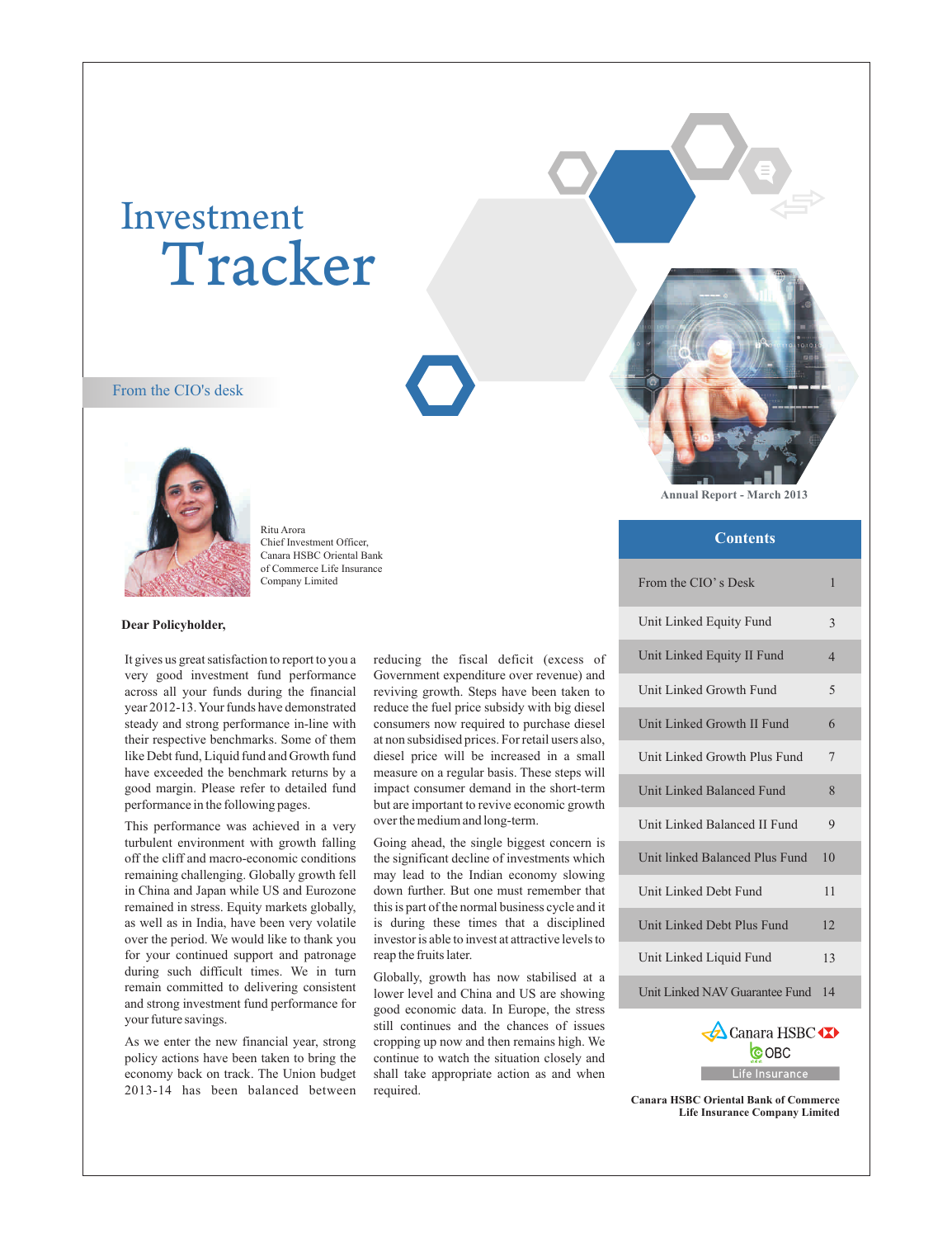With the market now looking at the profits/earnings of financial year 2014, valuations at 14.5X (14.5 multiples the profits of the market) are at long-term average and not too expensive. With corporate profit growth remaining weak at 5% YoY for now recovery in profit growth for the companies would be essential for the markets to move up. Any sign of faster earning growth would be keenly watched for in the coming quarters.

Also as per the new investment regulations communicated by IRDA, the "Financial and Insurance activities" sector's exposure limit has been capped at 25% from 1st April 2013. This presents a unique challenge of limitation to the fund managers as this is the largest sector both in NIFTY as well as the fund. We are exploring possibilities of identifying alternate indices against which fund performance can be measured. These will be adopted, if at all by following all appropriate processes and after receiving all necessary approvals. We are committed to share information on any such change with all of you.

#### **Equity market Update**

Indian equity markets in the financial year 2012-13 have generated 7.3% return accompanied with huge volatility and pessimism. The start to the current calendar year has been subdued with large, high quality companies falling 5% since January 2013. However, the broader market has fallen much more; midcap companies have fallen by more than 15% and small cap companies have fallen by more than 25%. This reassures us of our strategy to invest mostly in big companies with very selective exposure in midcaps, in the current environment. This strategy has helped us protect our policyholders' funds even during the worst of times and deliver superior fund performance. On this note, I am happy to inform you that your funds continue to do well during the year.

The equity markets post recent fall are now trading at long-term average and are not expensive. Corporate profit growth however remains sluggish at 5%, but may have bottomed out and could start to recover gradually over the year. However, again as mentioned last time, all this depends on the continuation of reforms and India maintaining a tight grip on the fiscal deficit.

In this environment, we therefore prefer investing in a diversified portfolio of high quality, large, blue chip companies, with select exposure in hand-picked, high quality midcap companies. We continue to focus on high earning growth companies available at a reasonable price. Amongst the industry sectors available for investment we like private sector banks, select stocks in infrastructure/capital goods, automobiles and pharmaceuticals sectors.

|                  |         | 31-12-2012 31-03-2013 | % Change                                 |  |  |  |  |  |  |
|------------------|---------|-----------------------|------------------------------------------|--|--|--|--|--|--|
| <b>Nifty</b>     | 5905.1  | 5682.6                | $-3.8%$                                  |  |  |  |  |  |  |
| <b>Sensex</b>    | 19426.7 | 18835.8               | $-3.0%$                                  |  |  |  |  |  |  |
| Dow Jones        | 13104.1 | 14578.5               | 11.3%                                    |  |  |  |  |  |  |
| <b>Nasdag</b>    | 3019.5  | 3267.5                | 8.2%                                     |  |  |  |  |  |  |
| Nikkei*          | 10395.2 | 12336.0               | 18.7%                                    |  |  |  |  |  |  |
| <b>Hang Seng</b> | 22656.9 | 22299.6               | $-1.6%$                                  |  |  |  |  |  |  |
| Kospi*           | 1997.1  | 1993.5                | $-0.2%$                                  |  |  |  |  |  |  |
| Shanghai         | 2269.1  | 2236.3                | $-1.4%$                                  |  |  |  |  |  |  |
|                  |         |                       | Source: Bloomberg, * as on 28th Dec 2012 |  |  |  |  |  |  |

#### **Fixed Income Update**

In the last quarter, volatility was seen in bond market where 10-year benchmark yield ranged between 7.80% - 7.99%. In January, the benchmark yield declined on account of lower than expected inflation. RBI cut key interest rates by 0.25% to 7.75% in its January monetary policy. Also, to ensure sufficient liquidity in the system, the RBI cut Cash Reserve Ratio (or CRR) by 0.25% (CRR is the proportion of their depositors' money that a bank must have as reserve) to 4.00% in this monetary policy and announced periodic buy-backs of government securities. Slowing growth and easing inflation created further space for RBI to reduce rate by another 0.25% in March.



Source: Bloomberg

#### **Fixed Income: Strategy**

Although sticky inflation remains a near term handicap for cut in interest rates, slowing growth should eventually prevail pushing bond yields lower over the medium term.

Against this backdrop, we have kept the duration (sensitivity of our portfolio to

change in interest rates) of our portfolio higher than benchmark by investing in securities with a longer tenure (maturity date), enabling the fund to generate higher returns as interest rates fall. We continue to stand committed to investing in high quality securities, while investing in cash and money market instruments to maintain liquidity.



Source: Bloomberg

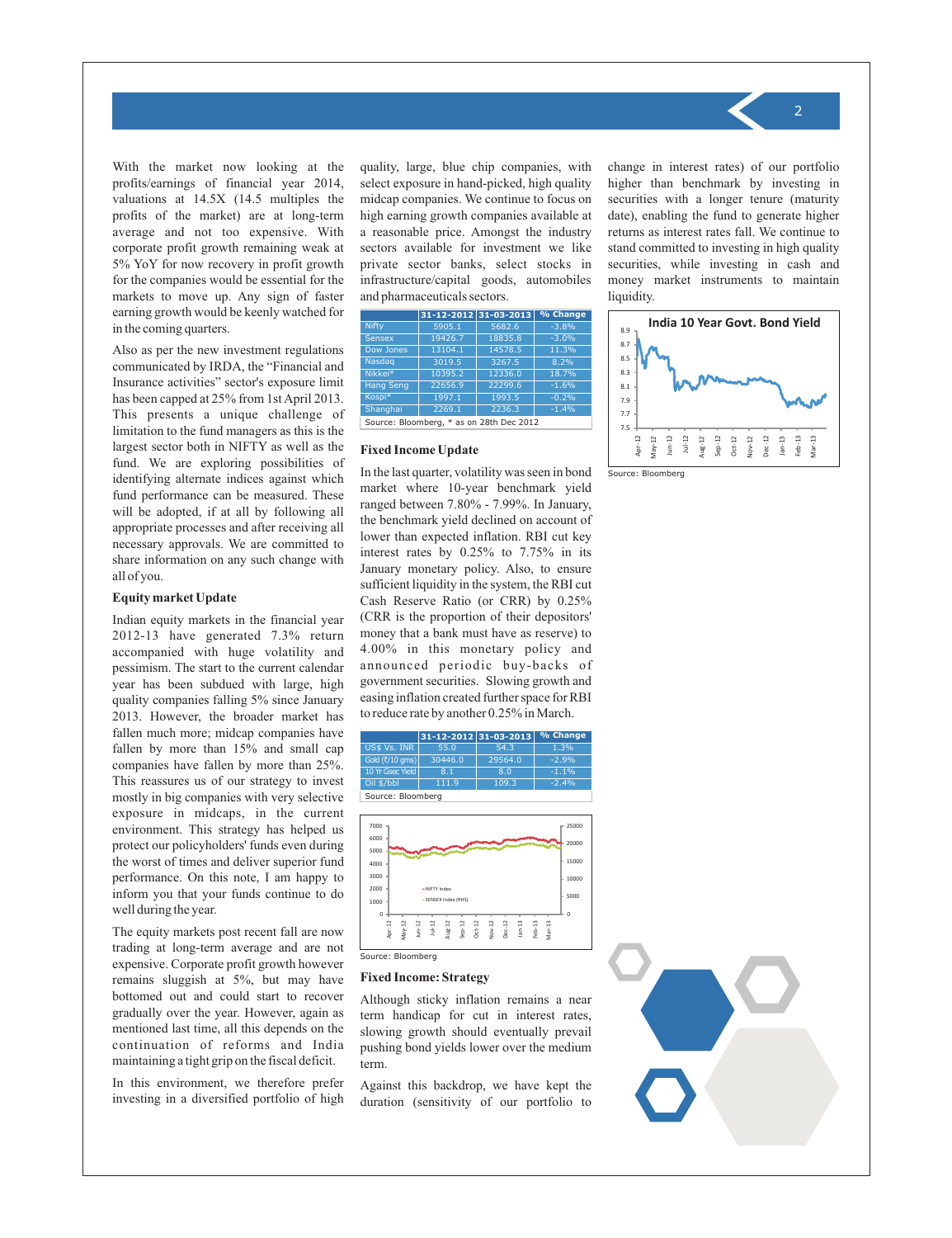### **Unit Linked Equity Fund**

The Fund's primary objective is to have high capital appreciation through investment in equities. To maintain liquidity, the Fund will invest in cash and money market instruments.

#### **Risk Profile – High**

| <b>Asset Allocation Pattern</b>       |                |  |  |  |
|---------------------------------------|----------------|--|--|--|
| Equity and Equity Related Instruments | $60\% - 100\%$ |  |  |  |
| <b>Money Market</b>                   | $0\% - 40\%$   |  |  |  |





| Fund Performance as on March 31, 2013 (%) |           |                                             |                |                               |                               |     |                                                                   |      |                |
|-------------------------------------------|-----------|---------------------------------------------|----------------|-------------------------------|-------------------------------|-----|-------------------------------------------------------------------|------|----------------|
| Last one year                             |           | <b>CAGR</b><br>$\frac{1}{2}$ (last 2 years) |                | <b>CAGR</b><br>(last 3 years) |                               |     | <b>CAGR</b><br>$\left($ (last 4 years) $\left[$ (Since inception) |      | <b>CAGR</b>    |
| Fund                                      | Benchmark |                                             | Fund Benchmark |                               | Fund Benchmark Fund Benchmark |     |                                                                   |      | Fund Benchmark |
| 7.0%                                      | 7.3%      | $-2.4%$                                     | $-1.4%$        | 0.4%                          | 2.2%                          | 16% | 14%                                                               | 5.4% | 4.6%           |

Equity Fund benchmark is S&P CNX Nifty Index.

Past performance is not indicative of future performance.

The SFIN for Equity Fund is ULIF00116/06/08EQUITYFUND136.

| <b>PORTFOLIO AS ON MARCH 31, 2013</b>          | %      |
|------------------------------------------------|--------|
| <b>EQUITY</b>                                  | 96.29  |
| I T C LTD                                      | 9.21   |
| <b>ICICI BANK LTD</b>                          | 7.63   |
| <b>HDFC BANK LTD</b>                           | 6.37   |
| <b>INFOSYS LTD</b>                             | 6.02   |
| RELIANCE INDUSTRIES LTD                        | 5.44   |
| HOUSING DEVELOPMENT FINANCE CORPORATION LTD    | 3.95   |
| <b>LARSEN &amp; TOUBRO LTD</b>                 | 3.45   |
| STATE BANK OF INDIA                            | 3.40   |
| TATA CONSULTANCY SERVICES LTD                  | 3.22   |
| TATA MOTORS LTD                                |        |
|                                                | 3.04   |
| OIL & NATURAL GAS CORPORATION LTD              | 2.66   |
| AXIS BANK LTD                                  | 1.89   |
| LUPIN LTD                                      | 1.89   |
| <b>BHARTI AIRTEL LIMITED</b>                   | 1.87   |
| <b>HCL TECHNOLOGIES LTD</b>                    | 1.79   |
| SUN PHARMACEUTICAL INDS. LTD                   | 1.77   |
| HINDUSTAN UNILEVER LTD                         | 1.67   |
| INFRASTRUCTURE DEVELOPMENT FINANCE COMPANY LTD | 1.64   |
| COAL INDIA LIMITED                             | 1.60   |
| NTPC LIMITED                                   | 1.55   |
| POWER GRID CORPORATION OF INDIA LTD            | 1.52   |
| MARUTI SUZUKI INDIA LTD                        | 1.51   |
| <b>TECH MAHINDRA LTD</b>                       | 1.51   |
| <b>BHARAT PETROLEUM CORP LTD</b>               | 1.45   |
| KOTAK MAHINDRA BANK LTD                        | 1.37   |
| <b>TATA STEEL LTD</b>                          | 1.36   |
| MAHINDRA AND MAHINDRA LTD                      | 1.26   |
| <b>BAJAJ AUTO LTD</b>                          | 1.14   |
| <b>AMBUJA CEMENTS LTD</b>                      | 1.09   |
| ULTRATECH CEMENT LTD                           | 1.02   |
| HINDALCO INDUSTRIES LTD                        | 0.92   |
| TATA POWER COMPANY LTD                         | 0.83   |
| <b>JAI PRAKASH ASSOCIATES LIMITED</b>          | 0.82   |
| RANBAXY LABORATORIES LTD                       | 0.75   |
| <b>JINDAL STEEL &amp; POWER LTD</b>            | 0.74   |
| <b>GLENMARK PHARMACEUTICALS LTD</b>            | 0.71   |
| CMC LTD                                        | 0.71   |
| <b>GRASIM INDUSTRIES LIMITED</b>               | 0.70   |
| CIPLA LIMITED                                  |        |
| <b>ASIAN PAINTS LTD</b>                        | 0.58   |
|                                                | 0.54   |
| <b>EXIDE INDUSTRIES LTD</b>                    | 0.48   |
| HINDUSTAN ZINC LTD                             | 0.47   |
| NMDC LIMITED                                   | 0.47   |
| <b>CROMPTON GREAVES LTD</b>                    | 0.46   |
| <b>BOSCH LIMITED</b>                           | 0.45   |
| YES BANK LTD                                   | 0.45   |
| CAIRN INDIA LTD                                | 0.45   |
| <b>INDUSIND BANK LIMITED</b>                   | 0.44   |
| PUNJAB NATIONAL BANK                           | 0.40   |
| I L & F S TRANSPORTATION NETWORKS LIMITED      | 0.40   |
| I R B INFRASTRUCTURE DEVELOPERS LTD            | 0.40   |
| MULTI COMMODITY EXCHANGE OF INDIA LIMITED      | 0.34   |
| APOLLO HOSPITALS ENTERPRISE LTD                | 0.32   |
| <b>BANK OF BARODA</b>                          | 0.18   |
| <b>DEPOSITS WITH BANKS</b>                     | 0.61   |
| OTHER NET CURRENT ASSETS                       | 3.11   |
| <b>TOTAL</b>                                   | 100.00 |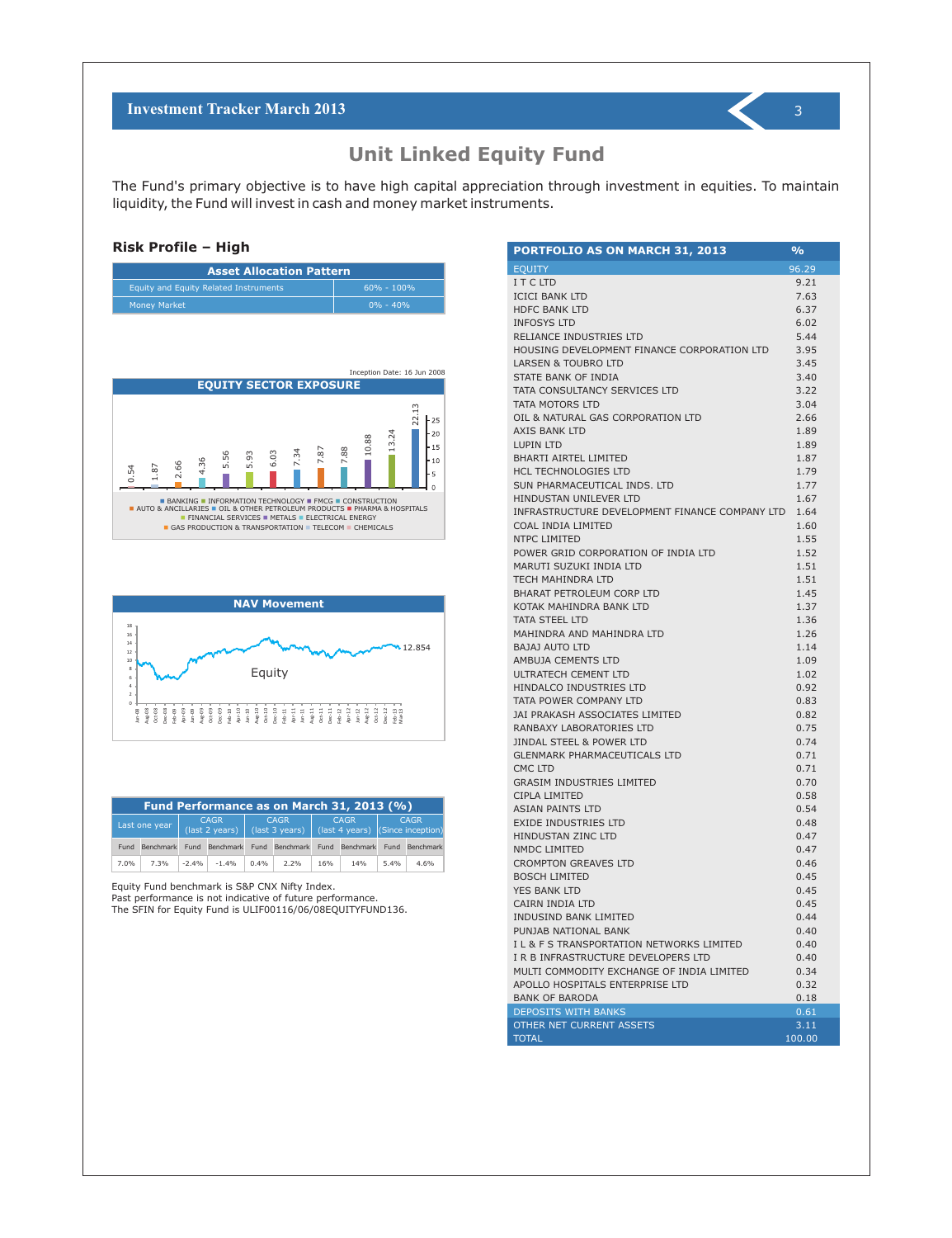### **Unit Linked Equity II Fund**

The Fund's primary objective is to have high capital appreciation through investment in equities. To maintain liquidity, the Fund will invest in cash and money market instruments.

#### **Risk Profile – High**

| <b>Asset Allocation Pattern</b>       |                |  |  |  |  |
|---------------------------------------|----------------|--|--|--|--|
| Equity and Equity Related Instruments | $60\% - 100\%$ |  |  |  |  |
| <b>Money Market</b>                   | $0\% - 40\%$   |  |  |  |  |





| Fund Performance as on March 31, 2013 (%) |                  |                               |                  |                               |           |                                  |                  |
|-------------------------------------------|------------------|-------------------------------|------------------|-------------------------------|-----------|----------------------------------|------------------|
|                                           | Last one year    | <b>CAGR</b><br>(last 2 years) |                  | <b>CAGR</b><br>(last 3 years) |           | <b>CAGR</b><br>(Since inception) |                  |
| Fund                                      | <b>Benchmark</b> | Fund                          | <b>Benchmark</b> | Fund                          | Benchmark | Fund                             | <b>Benchmark</b> |
| 7.2%                                      | 7.3%             | $-2.1%$                       | $-1.4%$          | 0.8%                          | 2.2%      | 1.2%                             | 2.4%             |

Equity Fund benchmark is S&P CNX Nifty Index.

Past performance is not indicative of future performance.

The SFIN for Equity II Fund is ULIF00607/01/10EQUTYIIFND136.

| <b>PORTFOLIO AS ON MARCH 31, 2013</b>             | %            |
|---------------------------------------------------|--------------|
| <b>EQUITY</b>                                     | 95.63        |
| I T C LTD                                         | 9.19         |
| <b>ICICI BANK LTD</b>                             | 7.56         |
| <b>HDFC BANK LTD</b>                              | 6.34         |
| <b>INFOSYS LTD</b>                                | 5.97         |
| RELIANCE INDUSTRIES LTD                           | 5.40         |
| HOUSING DEVELOPMENT FINANCE CORPORATION LTD       | 3.92         |
| <b>LARSEN &amp; TOUBRO LTD</b>                    | 3.43         |
| STATE BANK OF INDIA                               | 3.37         |
| TATA CONSULTANCY SERVICES LTD                     | 3.19         |
| TATA MOTORS LTD                                   | 3.02         |
| OIL & NATURAL GAS CORPORATION LTD                 | 2.64         |
| <b>AXIS BANK LTD</b>                              | 1.89         |
| LUPIN LTD                                         | 1.88         |
| <b>BHARTI AIRTEL LIMITED</b>                      | 1.85         |
| <b>HCL TECHNOLOGIES LTD</b>                       | 1.78         |
| SUN PHARMACEUTICAL INDS. LTD                      | 1.75         |
| HINDUSTAN UNILEVER LTD                            | 1.65         |
| INFRASTRUCTURE DEVELOPMENT FINANCE COMPANY LTD    | 1.63         |
| COAL INDIA LIMITED                                | 1.59         |
| NTPC LIMITED                                      | 1.54         |
| POWER GRID CORPORATION OF INDIA LTD               | 1.51         |
| TECH MAHINDRA LTD                                 | 1.50         |
| MARUTI SUZUKI INDIA LTD                           | 1.49         |
| <b>BHARAT PETROLEUM CORP LTD</b>                  | 1.45         |
| KOTAK MAHINDRA BANK LTD                           | 1.36         |
| TATA STEEL LTD                                    | 1.35         |
| MAHINDRA AND MAHINDRA LTD                         | 1.25         |
| <b>BAJAJ AUTO LTD</b>                             | 1.13         |
| <b>AMBUJA CEMENTS LTD</b>                         | 1.09         |
| <b>ULTRATECH CEMENT LTD</b>                       | 1.01         |
| HINDALCO INDUSTRIES LTD                           | 0.91         |
| JAI PRAKASH ASSOCIATES LIMITED                    | 0.82         |
| TATA POWER COMPANY LTD                            | 0.82         |
| RANBAXY LABORATORIES LTD                          | 0.75         |
| JINDAL STEEL & POWER LTD                          | 0.73         |
| <b>GLENMARK PHARMACEUTICALS LTD</b>               | 0.71         |
| CMC LTD                                           | 0.70         |
| <b>GRASIM INDUSTRIES LIMITED</b><br>CIPLA LIMITED | 0.69<br>0.58 |
| <b>ASIAN PAINTS LTD</b>                           | 0.53         |
| <b>EXIDE INDUSTRIES LTD</b>                       | 0.48         |
| <b>HINDUSTAN ZINC LTD</b>                         | 0.47         |
| <b>NMDC LIMITED</b>                               | 0.47         |
| <b>CROMPTON GREAVES LTD</b>                       | 0.46         |
| <b>YES BANK LTD</b>                               | 0.45         |
| <b>BOSCH LIMITED</b>                              | 0.45         |
| CAIRN INDIA LTD                                   | 0.44         |
| <b>INDUSIND BANK LIMITED</b>                      | 0.43         |
| PUNJAB NATIONAL BANK                              | 0.40         |
| I R B INFRASTRUCTURE DEVELOPERS LTD               | 0.40         |
| I L & F S TRANSPORTATION NETWORKS LIMITED         | 0.39         |
| MULTI COMMODITY EXCHANGE OF INDIA LIMITED         | 0.33         |
| APOLLO HOSPITALS ENTERPRISE LTD                   | 0.32         |
| <b>BANK OF BARODA</b>                             | 0.18         |
| <b>DEPOSITS WITH BANKS</b>                        | 0.72         |
| OTHER NET CURRENT ASSETS                          | 3.65         |
| <b>TOTAL</b>                                      | 100.00       |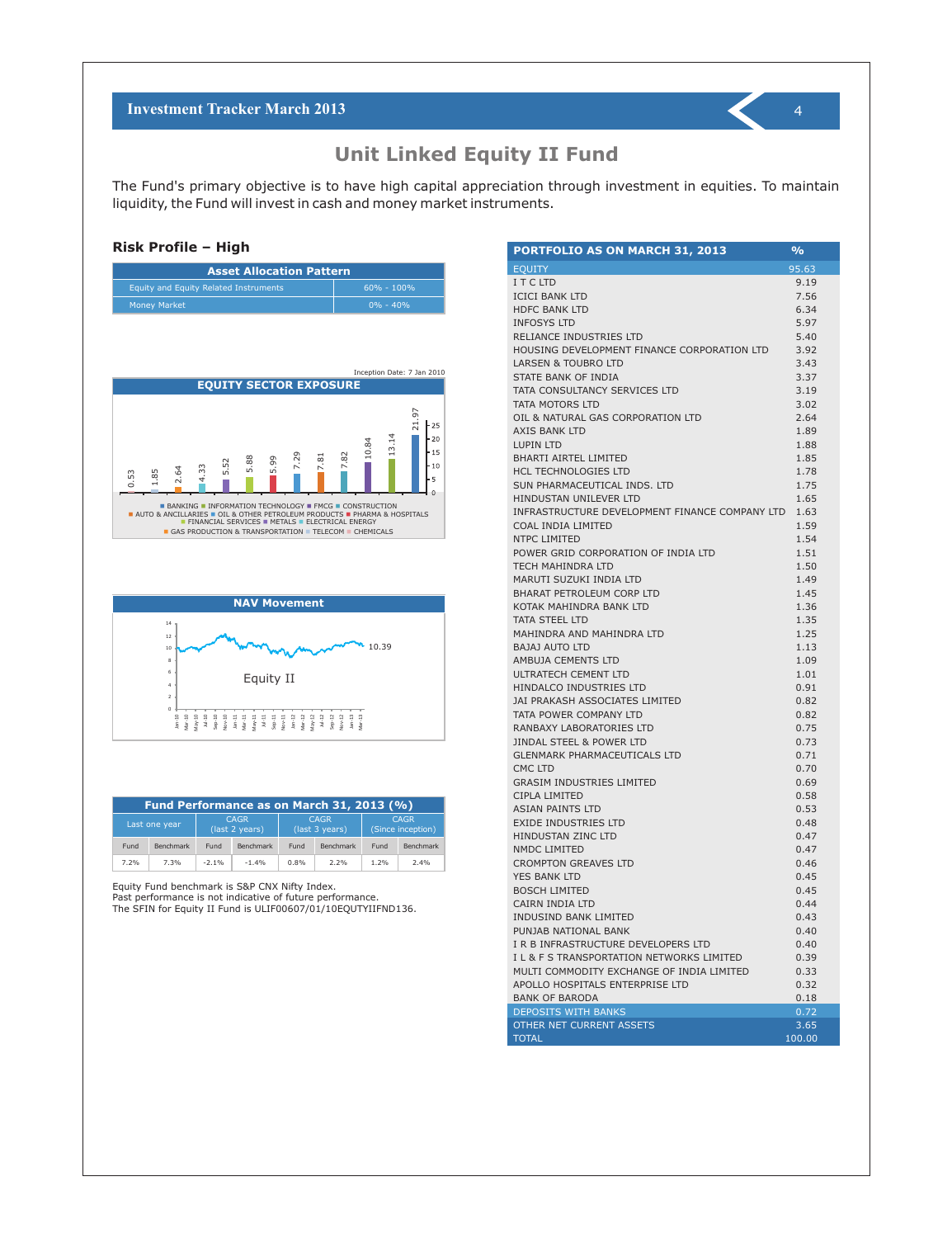This Fund invests in listed equities and high quality fixed income and money market instruments. The Fund intends to adopt a relatively aggressive approach towards bonds and equities with the objective of achieving capital appreciation.

#### **Risk Profile – Medium to High**

| <b>Asset Allocation Pattern</b>       |               |  |  |  |  |  |
|---------------------------------------|---------------|--|--|--|--|--|
| Equity and Equity Related Instruments | $50\% - 90\%$ |  |  |  |  |  |
| <b>Debt Securities</b>                | $10\% - 50\%$ |  |  |  |  |  |
| <b>Money Market</b>                   | $0\% - 40\%$  |  |  |  |  |  |





| Fund Performance as on March 31, 2013 (%) |                |         |                                                             |             |      |                                          |       |             |      |                                                 |  |
|-------------------------------------------|----------------|---------|-------------------------------------------------------------|-------------|------|------------------------------------------|-------|-------------|------|-------------------------------------------------|--|
|                                           | Last one year  |         | <b>CAGR</b>                                                 | <b>CAGR</b> |      | (last 2 years) $\sqrt{ }$ (last 3 years) |       | <b>CAGR</b> |      | <b>CAGR</b><br>(last 4 years) (Since inception) |  |
|                                           | Fund Benchmark |         | Fund Benchmark Fund Benchmark Fund Benchmark Fund Benchmark |             |      |                                          |       |             |      |                                                 |  |
| 8.1%                                      | 7.7%           | $0.0\%$ | 0.7%                                                        | 2.0%        | 3.3% | 14.6%                                    | 12.6% | 6.0%        | 5.2% |                                                 |  |

Growth Fund benchmark is 80% S&P CNX Nifty Index and 20% CRISIL Composite Bond Fund Index.

Modified Duration (in years): 4.87

Past performance is not indicative of future performance.

The SFIN for Growth Fund is ULIF00216/06/08GROWTHFUND136.

| <b>PORTFOLIO AS ON MARCH 31, 2013</b>               | %            |
|-----------------------------------------------------|--------------|
| <b>EOUITY</b>                                       | 78.55        |
| I T C LTD                                           | 7.80         |
| <b>ICICI BANK LTD</b>                               | 6.14         |
| <b>INFOSYS LTD</b>                                  | 5.47         |
| <b>HDFC BANK LTD</b>                                | 5.09         |
| RELIANCE INDUSTRIES LTD                             | 4.46         |
| HOUSING DEVELOPMENT FINANCE CORPORATION LTD         | 4.40         |
| TATA CONSULTANCY SERVICES LTD                       | 3.52         |
| <b>LARSEN &amp; TOUBRO LTD</b>                      | 3.35         |
| STATE BANK OF INDIA                                 | 3.27         |
| OIL & NATURAL GAS CORPORATION LTD                   | 2.60         |
| TATA MOTORS LTD                                     | 2.50         |
| SUN PHARMACEUTICAL INDS. LTD                        | 1.91         |
| <b>HCL TECHNOLOGIES LTD</b>                         | 1.87         |
| HINDUSTAN UNILEVER LTD                              | 1.61         |
| AXIS BANK LTD                                       | 1.59         |
| <b>BHARTI AIRTEL LIMITED</b>                        | 1.47         |
| POWER GRID CORPORATION OF INDIA LTD                 | 1.42         |
| INFRASTRUCTURE DEVELOPMENT FINANCE COMPANY LTD 1.34 |              |
| <b>BHARAT PETROLEUM CORP LTD</b>                    | 1.30         |
| COAL INDIA LIMITED                                  | 1.27         |
| <b>NTPC LIMITED</b>                                 | 1.23         |
| KOTAK MAHINDRA BANK LTD                             | 1.17         |
| <b>TATA STEEL LTD</b>                               | 1.07         |
| <b>BAJAJ AUTO LTD</b>                               | 1.05         |
| MARUTI SUZUKI INDIA LTD                             | 1.03         |
| MAHINDRA AND MAHINDRA LTD                           | 1.00         |
| ULTRATECH CEMENT LTD                                | 0.98         |
| <b>LUPIN LTD</b>                                    | 0.94         |
| AMBUJA CEMENTS LTD                                  | 0.86         |
| <b>OTHERS</b>                                       | 6.83         |
| <b>GOVERNMENT SECURITIES</b><br>8.97% GOI 2030      | 7.23<br>2.94 |
| 8.33% GOI 2026                                      | 1.30         |
| 8.83% GOI 2041                                      | 1.25         |
| 8.26% GOI 2027                                      | 0.43         |
| 7.83% GOI OIL 2018                                  | 0.35         |
| 8.85% SDL 2022                                      | 0.34         |
| 8.53% SDL 2020                                      | 0.21         |
| 7.17% GOI 2015                                      | 0.17         |
| 7.59% GOI 2016                                      | 0.08         |
| 8.08% GOI 2022                                      | 0.06         |
| 6.07% GOI 2014                                      | 0.06         |
| 8.30% GOI 2040                                      | 0.02         |
| <b>CORPORATE BONDS/DEBENTURES</b>                   | 12.03        |
| 9.87% TATA SONS LTD 2017                            | 1.75         |
| 9.90% ISECPD LTD 2014                               | 1.71         |
| 8.90% SUNDARAM FINANCE LTD 2013                     | 0.93         |
| 9.18% POWER FINANCE CORPORATION LTD 2021            | 0.86         |
| 10.40% RELIANCE PORTS & TERMINALS LTD 2021          | 0.69         |
| 9.75% REC LTD 2021                                  | 0.67         |
| 9% EXIM LTD 2019                                    | 0.47         |
| 9.38% REC LTD 2016                                  | 0.43         |
| 9.62% LIC HOUSING FINANCE LTD 2015                  | 0.43         |
| 9.00% POWER FINANCE CORPORATION LTD 2028            | 0.43         |
| OTHERS*                                             | 3.65         |
| OTHER NET CURRENT ASSETS                            | 2.19         |
| <b>TOTAL</b>                                        | 100.00       |

All rated fixed income instruments are AAA/P1+ or equivalent except \*8.90% Sundaram Finance LTD 2013 and 9.55% Hindalco Ind LTD 2022 which are AA+.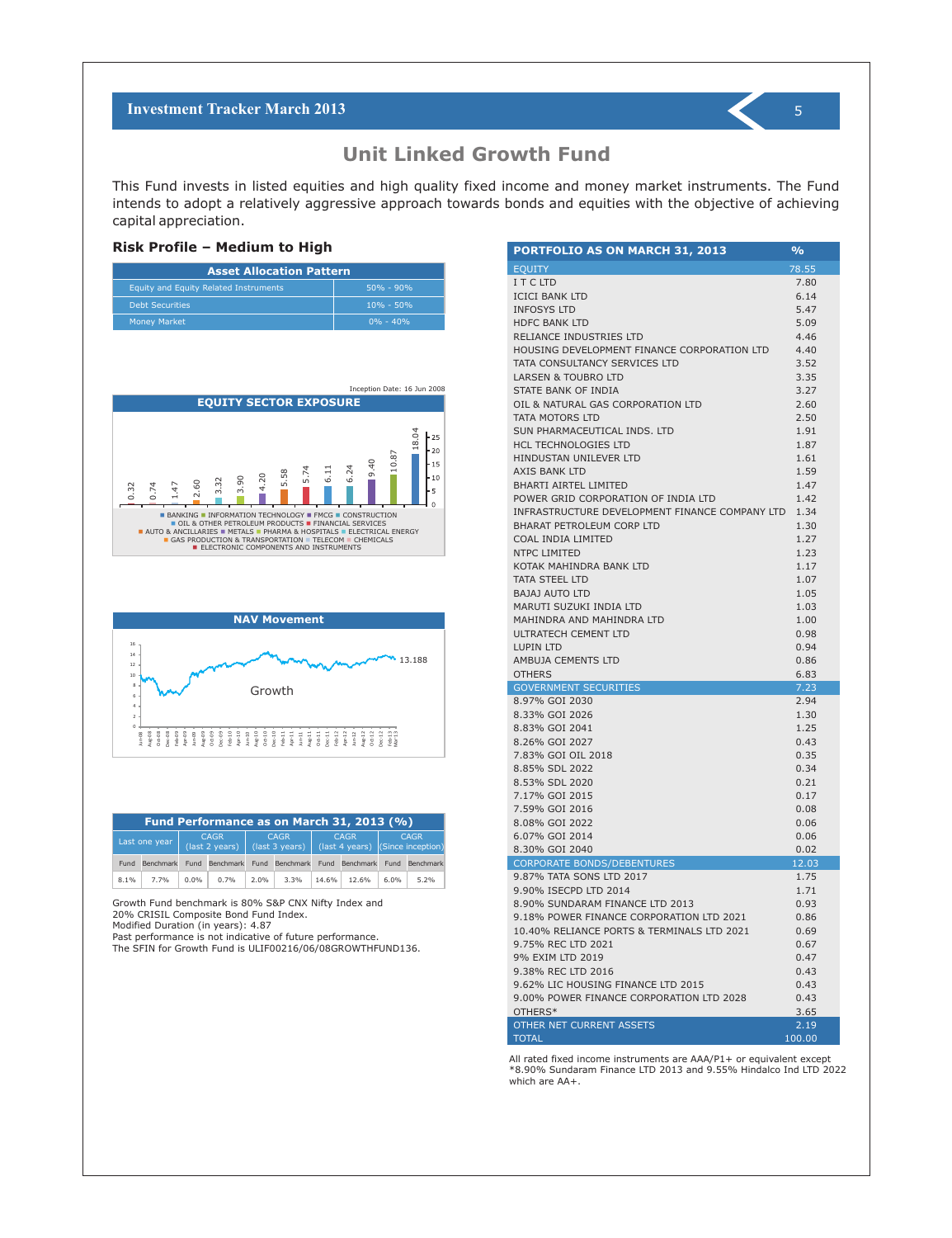This Fund invests in listed equities and high quality fixed income and money market instruments. The Fund intends to adopt a relatively aggressive approach towards bonds and equities with the objective of achieving capital appreciation.

#### **Risk Profile – Medium to High**

| <b>Asset Allocation Pattern</b>       |               |  |  |  |  |  |
|---------------------------------------|---------------|--|--|--|--|--|
| Equity and Equity Related Instruments | $50\% - 90\%$ |  |  |  |  |  |
| <b>Debt Securities</b>                | $10\% - 50\%$ |  |  |  |  |  |
| <b>Money Market</b>                   | $0\% - 40\%$  |  |  |  |  |  |





| Fund Performance as on March 31, 2013 (%) |               |                               |           |                               |                  |                                  |                  |
|-------------------------------------------|---------------|-------------------------------|-----------|-------------------------------|------------------|----------------------------------|------------------|
|                                           | Last one year | <b>CAGR</b><br>(last 2 years) |           | <b>CAGR</b><br>(last 3 years) |                  | <b>CAGR</b><br>(Since inception) |                  |
| Fund                                      | Benchmark     | Fund                          | Benchmark | Fund                          | <b>Benchmark</b> | Fund                             | <b>Benchmark</b> |
| 8.5%                                      | 7.7%          | 0.4%                          | 0.7%      | 2.5%                          | 3.3%             | 3.0%                             | 3.4%             |

Benchmark return has been computed by applying benchmark weightages of 80% S&P CNX Nifty Index and 20% CRISIL Composite Bond Index. Modified Duration (in years): 5.11

Past performance is not indicative of future performance.

The SFIN for Growth II Fund is ULIF00707/01/10GROWTIIFND136.

| <b>PORTFOLIO AS ON MARCH 31, 2013</b>          | %              |
|------------------------------------------------|----------------|
| <b>EQUITY</b>                                  | 78.70          |
| I T C LTD                                      | 7.77           |
| <b>ICICI BANK LTD</b>                          | 6.15           |
| <b>INFOSYS LTD</b>                             | 5.49           |
| <b>HDFC BANK LTD</b>                           | 5.11           |
| RELIANCE INDUSTRIES LTD                        | 4.47           |
| HOUSING DEVELOPMENT FINANCE CORPORATION LTD    | 4.41           |
| TATA CONSULTANCY SERVICES LTD                  | 3.53           |
| <b>LARSEN &amp; TOUBRO LTD</b>                 | 3.36           |
| STATE BANK OF INDIA                            | 3.28           |
| OIL & NATURAL GAS CORPORATION LTD              | 2.61           |
| TATA MOTORS LTD                                | 2.51           |
| SUN PHARMACEUTICAL INDS. LTD                   | 1.91           |
| <b>HCL TECHNOLOGIES LTD</b>                    | 1.88           |
| HINDUSTAN UNILEVER LTD                         | 1.61           |
| <b>AXIS BANK LTD</b>                           | 1.59           |
| <b>BHARTI AIRTEL LIMITED</b>                   | 1.48           |
| POWER GRID CORPORATION OF INDIA LTD            | 1.42           |
| INFRASTRUCTURE DEVELOPMENT FINANCE COMPANY LTD | 1.34           |
| <b>BHARAT PETROLEUM CORP LTD</b>               | 1.30           |
| COAL INDIA LIMITED                             | 1.27           |
| NTPC LIMITED                                   | 1.23           |
| KOTAK MAHINDRA BANK LTD                        | 1.17           |
| <b>TATA STEEL LTD</b>                          | 1.07           |
| <b>BAJAJ AUTO LTD</b>                          | 1.05           |
| MARUTI SUZUKI INDIA LTD                        | 1.03           |
| MAHINDRA AND MAHINDRA LTD                      | 1.00           |
| ULTRATECH CEMENT LTD                           | 0.99           |
| <b>LUPIN LTD</b><br>AMBUJA CEMENTS LTD         | 0.95<br>0.87   |
| <b>ASIAN PAINTS LTD</b>                        | 0.75           |
| HINDALCO INDUSTRIES LTD                        | 0.72           |
| TATA POWER COMPANY LTD                         | 0.68           |
| JAI PRAKASH ASSOCIATES LIMITED                 | 0.62           |
| JINDAL STEEL & POWER LTD                       | 0.58           |
| RANBAXY LABORATORIES LTD                       | 0.58           |
| CIPLA LIMITED                                  | 0.48           |
| <b>GRASIM INDUSTRIES LIMITED</b>               | 0.43           |
| PUNJAB NATIONAL BANK                           | 0.40           |
| <b>OTHERS</b>                                  | 1.62           |
| <b>GOVERNMENT SECURITIES</b>                   | 9.11           |
| 8.97% GOI 2030                                 | 3.86           |
| 7.17% GOI 2015                                 | 1.43           |
| 8.51% SDL 2021                                 | 0.85           |
| 8.33% GOI 2026                                 | 0.80           |
| 8.85% SDL 2022                                 | 0.73           |
| <b>OTHERS</b>                                  | 1.44           |
| <b>CORPORATE BONDS/DEBENTURES</b>              | 8.28           |
| 9.00% POWER FINANCE CORPORATION LTD 2028       | 1.82           |
| 9.30% EXIM LTD 2022                            | 1.11           |
| 9.87% TATA SONS LTD 2017                       | 0.75           |
| 9.50% BAJAJ FINANCE LTD 2018                   | 0.73           |
| 10.40% RELIANCE PORTS & TERMINALS LTD 2021     | 0.63           |
| 10.25% RELIANCE GAS TRANSPORT INFRA LTD 2021   | 0.39           |
| 9.62% LIC HOUSING FINANCE LTD 2015             | 0.37           |
| 9.02% REC LTD 2022                             | 0.37           |
| OTHERS*                                        | 2.12           |
| OTHER NET CURRENT ASSETS<br><b>TOTAL</b>       | 3.91<br>100.00 |

All rated fixed income instruments are AAA/P1+ or equivalent except \*8.90% Sundaram Finance LTD 2013 and 9.55% Hindalco Ind LTD 2022 which are AA+.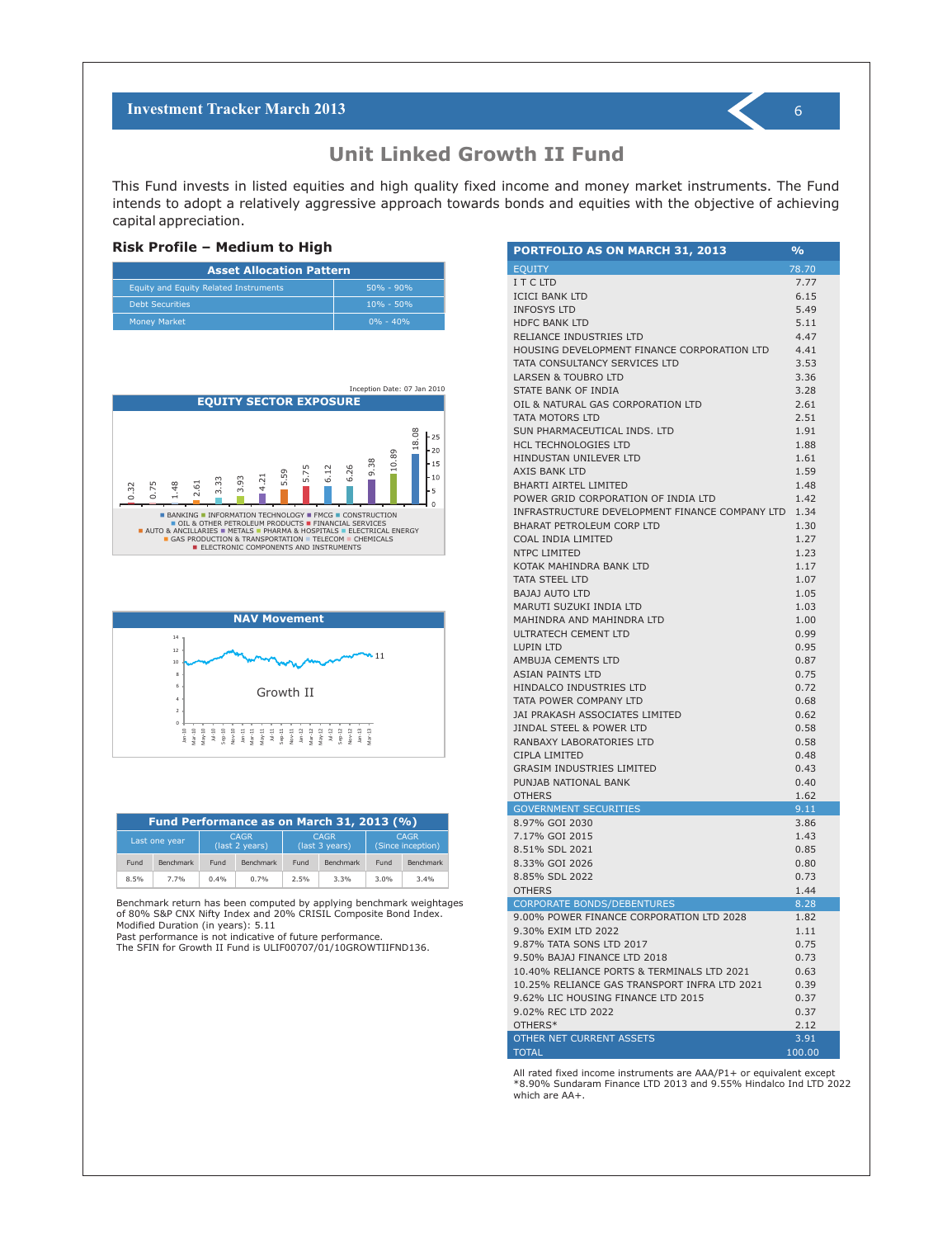

**Unit Linked Growth Plus Fund** 

This Fund invests in listed equities and high quality fixed income and money market instruments. The Fund intends to adopt a relatively aggressive approach towards bonds and equities with the objective of achieving capital appreciation.

#### **Risk Profile – Medium to High**

| <b>Asset Allocation Pattern</b>       |               |  |  |  |  |  |
|---------------------------------------|---------------|--|--|--|--|--|
| Equity and Equity Related Instruments | $50\% - 90\%$ |  |  |  |  |  |
| <b>Debt Securities</b>                | $10\% - 50\%$ |  |  |  |  |  |
| <b>Money Market</b>                   | $0\% - 40\%$  |  |  |  |  |  |





| Fund Performance as on March 31, 2013 (%) |                  |      |                     |                               |                  |  |  |
|-------------------------------------------|------------------|------|---------------------|-------------------------------|------------------|--|--|
| Last one year                             |                  |      | CAGR (last 2 years) | <b>CAGR (Since inception)</b> |                  |  |  |
| Fund                                      | <b>Benchmark</b> | Fund | <b>Benchmark</b>    | Fund                          | <b>Benchmark</b> |  |  |
| 8.3%                                      | 7.7%             | 0.2% | 0.7%                | $-2.0%$                       | 1.2%             |  |  |

Benchmark return has been computed by applying benchmark weightages of 80% S&P CNX Nifty Index and 20% CRISIL Composite Bond Index. Modified Duration (in years): 5.10

Past performance is not indicative of future performance.

The SFIN for Growth Plus Fund is ULIF00913/09/10GROWTPLFND136.

| PORTFOLIO AS ON MARCH 31, 2013                                  | $\frac{0}{0}$ |
|-----------------------------------------------------------------|---------------|
| <b>EQUITY</b>                                                   | 78.31         |
| I T C LTD                                                       | 7.75          |
| <b>ICICI BANK LTD</b>                                           | 6.12          |
| <b>INFOSYS LTD</b>                                              | 5.46          |
| <b>HDFC BANK LTD</b>                                            | 5.08          |
| RELIANCE INDUSTRIES LTD                                         | 4.45          |
| HOUSING DEVELOPMENT FINANCE CORPORATION LTD                     | 4.39          |
| TATA CONSULTANCY SERVICES LTD<br><b>LARSEN &amp; TOUBRO LTD</b> | 3.51<br>3.34  |
| STATE BANK OF INDIA                                             | 3.26          |
| OIL & NATURAL GAS CORPORATION LTD                               | 2.60          |
| TATA MOTORS LTD                                                 | 2.50          |
| SUN PHARMACEUTICAL INDS. LTD                                    | 1.90          |
| <b>HCL TECHNOLOGIES LTD</b>                                     | 1.87          |
| HINDUSTAN UNILEVER LTD                                          | 1.60          |
| AXIS BANK LTD                                                   | 1.58          |
| <b>BHARTI AIRTEL LIMITED</b>                                    | 1.47          |
| POWER GRID CORPORATION OF INDIA LTD                             | 1.42          |
| INFRASTRUCTURE DEVELOPMENT FINANCE COMPANY LTD                  | 1.33          |
| <b>BHARAT PETROLEUM CORP LTD</b>                                | 1.29          |
| COAL INDIA LIMITED                                              | 1.27          |
| NTPC LIMITED                                                    | 1.23          |
| KOTAK MAHINDRA BANK LTD<br><b>TATA STEEL LTD</b>                | 1.16<br>1.07  |
| <b>BAJAJ AUTO LTD</b>                                           | 1.05          |
| MARUTI SUZUKI INDIA LTD                                         | 1.03          |
| MAHINDRA AND MAHINDRA LTD                                       | 1.00          |
| ULTRATECH CEMENT LTD                                            | 0.98          |
| <b>LUPIN LTD</b>                                                | 0.95          |
| AMBUJA CEMENTS LTD                                              | 0.86          |
| <b>ASIAN PAINTS LTD</b>                                         | 0.74          |
| <b>HINDALCO INDUSTRIES LTD</b>                                  | 0.72          |
| TATA POWER COMPANY LTD                                          | 0.67          |
| JAI PRAKASH ASSOCIATES LIMITED                                  | 0.61          |
| JINDAL STEEL & POWER LTD                                        | 0.58          |
| RANBAXY LABORATORIES LTD                                        | 0.57          |
| <b>OTHERS</b><br><b>GOVERNMENT SECURITIES</b>                   | 2.92<br>7.22  |
| 8.97% GOI 2030                                                  | 3.36          |
| 8.83% GOI 2041                                                  | 1.26          |
| 8.33% GOI 2026                                                  | 0.84          |
| 8.85% SDL 2022                                                  | 0.80          |
| 7.17% GOI 2015                                                  | 0.62          |
| <b>OTHERS</b>                                                   | 0.34          |
| <b>CORPORATE BONDS/DEBENTURES</b>                               | 10.72         |
| 9.30% EXIM LTD 2022                                             | 1.61          |
| 9.00% POWER FINANCE CORPORATION LTD 2028                        | 1.51          |
| 9.87% TATA SONS LTD 2017<br>9.50% BAJAJ FINANCE LTD 2018        | 0.82          |
| 9.63% POWER FINANCE CORPORATION LTD 2014                        | 0.80<br>0.80  |
| 10.40% RELIANCE PORTS & TERMINALS LTD 2021                      | 0.60          |
| 10.25% RELIANCE GAS TRANSPORT INFRA LTD 2021                    | 0.42          |
| 9.27% POWER FINANCE CORPORATION LTD 2017                        | 0.40          |
| 9.28% REC LTD 2017                                              | 0.40          |
| 9.62% LIC HOUSING FINANCE LTD 2015                              | 0.40          |
| 10.35% RELIANCE CAPITAL LTD 2014                                | 0.40          |
| OTHERS*                                                         | 2.57          |
| <b>OTHER NET CURRENT ASSETS</b>                                 | 3.74          |
| <b>TOTAL</b>                                                    | 100.00        |

All rated fixed income instruments are AAA/P1+ or equivalent except \*8.90% Sundaram Finance LTD 2013, 9.55% Hindalco Ind LTD 2022 and 10.20% Sundaram Finance LTD 2014 which are AA+.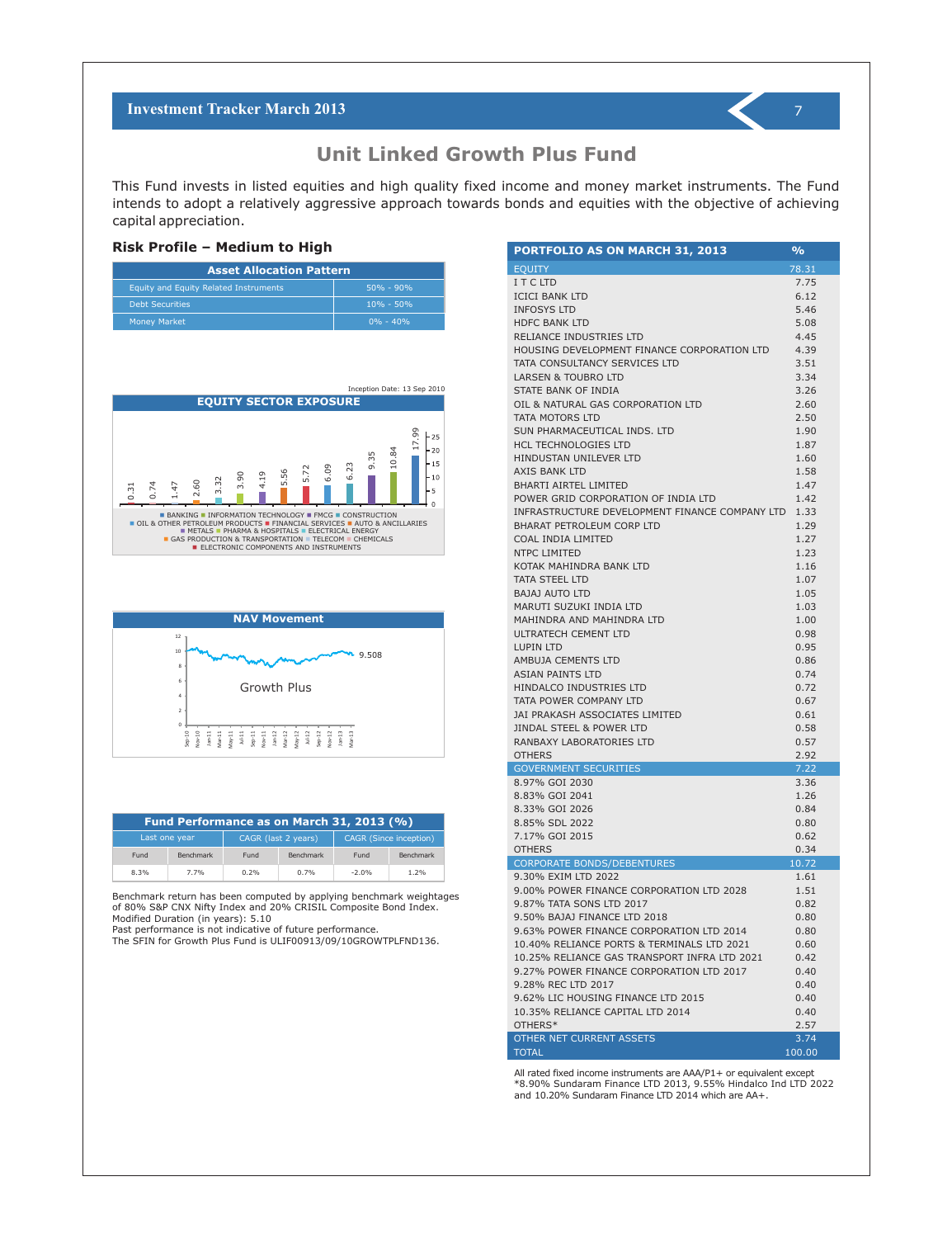This Fund adopts a relatively balanced approach towards bonds and equities exposure with the objective of achieving capital appreciation with minimal short-term performance volatility.

#### **Risk Profile – Medium**

| <b>Asset Allocation Pattern</b>       |               |  |  |  |  |
|---------------------------------------|---------------|--|--|--|--|
| Equity and Equity Related Instruments | $30\% - 70\%$ |  |  |  |  |
| <b>Debt Securities</b>                | $30\% - 70\%$ |  |  |  |  |
| <b>Money Market</b>                   | $0\% - 40\%$  |  |  |  |  |





| Fund Performance as on March 31, 2013 (%) |                                                |         |                               |      |      |             |                |                                                                   |           |
|-------------------------------------------|------------------------------------------------|---------|-------------------------------|------|------|-------------|----------------|-------------------------------------------------------------------|-----------|
|                                           | <b>CAGR</b><br>Last one year<br>(last 2 years) |         | <b>CAGR</b><br>(last 3 years) |      |      | <b>CAGR</b> |                | <b>CAGR</b><br>$\left($ (last 4 years) $\left[$ (Since inception) |           |
| Fund                                      | Benchmark                                      |         | Fund Benchmark Fund Benchmark |      |      |             | Fund Benchmark | Fund                                                              | Benchmark |
| 8.6%                                      | 8.3%                                           | $3.1\%$ | 3.7%                          | 4.1% | 4.9% | 11.9%       | 10.4%          | 8.0%                                                              | 6.0%      |

Balanced Fund benchmark is 50% S&P CNX Nifty Index and 50% CRISIL Composite Bond Fund Index.

Modified Duration (in years): 4.55

Past performance is not indicative of future performance.

The SFIN for Balanced Fund is ULIF00316/06/08BLNCEDFUND136.

| <b>PORTFOLIO AS ON MARCH 31, 2013</b>               | $\frac{1}{2}$ |
|-----------------------------------------------------|---------------|
| <b>EQUITY</b>                                       | 48.20         |
| ITCLTD                                              | 4.79          |
| <b>ICICI BANK LTD</b>                               | 3.71          |
| <b>INFOSYS LTD</b>                                  | 3.25          |
| <b>HDFC BANK LTD</b>                                | 3.18          |
| RELIANCE INDUSTRIES LTD                             | 2.84          |
| HOUSING DEVELOPMENT FINANCE CORPORATION LTD         | 2.01          |
| LARSEN & TOUBRO LTD                                 | 1.67          |
| TATA CONSULTANCY SERVICES LTD                       | 1.63          |
| STATE BANK OF INDIA                                 | 1.62          |
| OIL & NATURAL GAS CORPORATION LTD                   | 1.59          |
| TATA MOTORS LTD                                     | 1.52          |
| <b>HCL TECHNOLOGIES LTD</b>                         | 1.02          |
| AXIS BANK LTD                                       | 1.00          |
| <b>BHARTI AIRTEL LIMITED</b>                        | 0.91          |
| <b>BHARAT PETROLEUM CORP LTD</b>                    | 0.90          |
| SUN PHARMACEUTICAL INDS. LTD                        | 0.84          |
| COAL INDIA LIMITED                                  | 0.79          |
| NTPC LIMITED                                        | 0.78          |
| HINDUSTAN UNILEVER LTD                              | 0.76          |
| TECH MAHINDRA LTD                                   | 0.75          |
| MARUTI SUZUKI INDIA LTD                             | 0.75          |
| POWER GRID CORPORATION OF INDIA LTD                 | 0.75          |
| <b>LUPIN LTD</b>                                    | 0.69          |
| TATA STEEL LTD<br>KOTAK MAHINDRA BANK LTD           | 0.67<br>0.66  |
| MAHINDRA AND MAHINDRA LTD                           | 0.62          |
| INFRASTRUCTURE DEVELOPMENT FINANCE COMPANY LTD 0.61 |               |
|                                                     |               |
|                                                     |               |
| <b>OTHERS</b>                                       | 7.91          |
| <b>GOVERNMENT SECURITIES</b><br>8.83% GOI 2041      | 14.54<br>4.74 |
| 8.33% GOI 2026                                      | 3.19          |
| 8.97% GOI 2030                                      | 1.70          |
| 8.85% SDL 2022                                      | 1.08          |
| 9.12% SDL 2022                                      | 0.92          |
| <b>OTHERS</b>                                       | 2.91          |
| <b>CORPORATE BONDS/DEBENTURES</b>                   | 33.07         |
| 8.8% PGC 2023                                       | 3.35          |
| 9.46% POWER FINANCE CORPORATION LTD 2015            | 2.15          |
| 9.35% IOCL020517                                    | 2.14          |
| 9.38% REC LTD 2016                                  | 1.62          |
| 10.40% RELIANCE PORTS & TERMINALS LTD 2021          | 1.54          |
| HDFC LTD FRN 2016                                   | 1.43          |
| 9.75% REC LTD 2021                                  | 1.34          |
| 10.25% HDFC LTD 2017                                | 1.30          |
| 10.10% HDBFC 2017                                   | 1.20          |
| 9.18% TATA SONS LTD 2020                            | 1.17          |
| 9.63% POWER FINANCE CORPORATION LTD 2014            | 1.07          |
| 9.00% POWER FINANCE CORPORATION LTD 2028            | 1.07          |
| 9.40% NABARD 2014                                   | 1.05          |
| 10.25% RELIANCE GAS TRANSPORT INFRA LTD 2021        | 0.95          |
| 9.40% NHB 2015                                      | 0.89          |
| 8.90% SUNDARAM FINANCE LTD 2013                     | 0.74          |
| 9.25% HDFC LTD 2013                                 | 0.67          |
| OTHERS*                                             | 9.38          |
| DEPOSITS WITH BANKS<br><b>IDBI CD 2013</b>          | 0.17<br>0.17  |
| OTHER NET CURRENT ASSETS                            | 4.02          |

All rated fixed income instruments are AAA/P1+ or equivalent except \*8.30% Bajaj Auto Finance LTD 2013, 8.90% Sundaram Finance LTD 2013, 9.45% Bajaj Auto Finance LTD 2020, 9.55% Hindalco Ind LTD 2022, 9.92% Sundaram Finance LTD 2015 and 10% Sundaram Finance LTD 2017 which are AA+.

8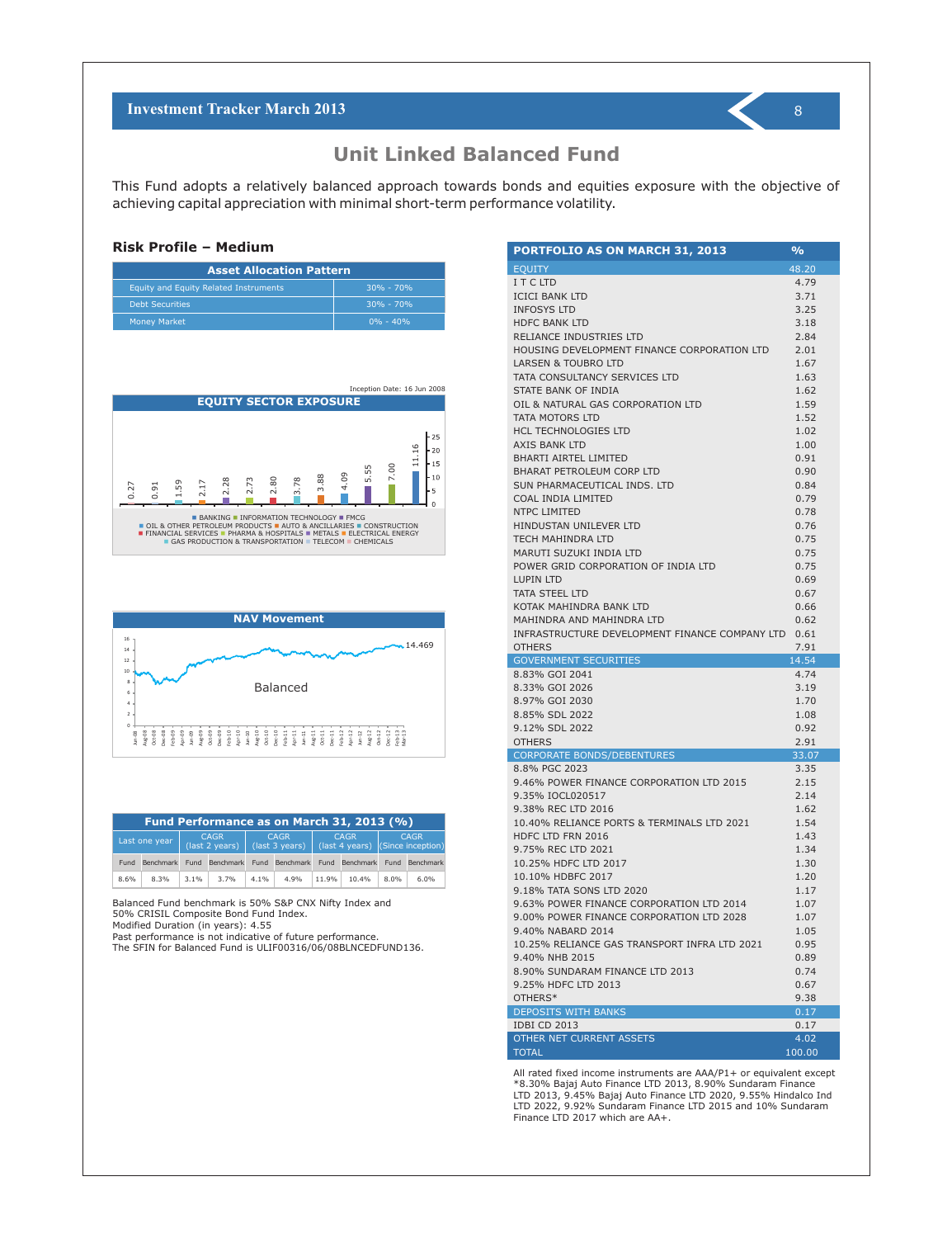This Fund adopts a relatively balanced approach towards bonds and equities exposure with the objective of achieving capital appreciation with minimal short-term performance volatility.

#### **Risk Profile – Medium**

| <b>Asset Allocation Pattern</b>       |               |  |  |  |  |  |
|---------------------------------------|---------------|--|--|--|--|--|
| Equity and Equity Related Instruments | $30\% - 70\%$ |  |  |  |  |  |
| <b>Debt Securities</b>                | $30\% - 70\%$ |  |  |  |  |  |
| <b>Money Market</b>                   | $0\% - 40\%$  |  |  |  |  |  |





| Fund Performance as on March 31, 2013 (%) |                  |                               |                  |                               |                  |                                  |           |
|-------------------------------------------|------------------|-------------------------------|------------------|-------------------------------|------------------|----------------------------------|-----------|
|                                           | Last one year    | <b>CAGR</b><br>(last 2 years) |                  | <b>CAGR</b><br>(last 3 years) |                  | <b>CAGR</b><br>(Since inception) |           |
| Fund                                      | <b>Benchmark</b> | Fund                          | <b>Benchmark</b> | Fund                          | <b>Benchmark</b> | Fund                             | Benchmark |
| 9.0%                                      | 8.3%             | 3.5%                          | 3.7%             | 4.4%                          | 4.9%             | 4.5%                             | 4.8%      |

Benchmark return has been computed by applying benchmark weightages of 50% S&P CNX Nifty Index and 50% CRISIL Composite Bond Index. Modified Duration (in years): 4.95

Past performance is not indicative of future performance.

The SFIN for Balanced II Fund is ULIF00807/01/10BLNCDIIFND136.

| <b>EQUITY</b><br>48.22<br>I T C LTD<br>4.80<br><b>ICICI BANK LTD</b><br>3.71<br><b>INFOSYS LTD</b><br>3.25<br><b>HDFC BANK LTD</b><br>3.18<br>RELIANCE INDUSTRIES LTD<br>2.84<br>HOUSING DEVELOPMENT FINANCE CORPORATION LTD<br>2.01<br>LARSEN & TOUBRO LTD<br>1.67<br>TATA CONSULTANCY SERVICES LTD<br>1.63<br>STATE BANK OF INDIA<br>1.62<br>OIL & NATURAL GAS CORPORATION LTD<br>1.59<br>TATA MOTORS LTD<br>1.52<br><b>HCL TECHNOLOGIES LTD</b><br>1.02<br>AXIS BANK LTD<br>1.00<br><b>BHARTI AIRTEL LIMITED</b><br>0.91<br><b>BHARAT PETROLEUM CORP LTD</b><br>0.90<br>SUN PHARMACEUTICAL INDS. LTD<br>0.84<br>COAL INDIA LIMITED<br>0.79<br><b>NTPC LIMITED</b><br>0.78<br><b>HINDUSTAN UNILEVER LTD</b><br>0.76<br>TECH MAHINDRA LTD<br>0.75<br>MARUTI SUZUKI INDIA LTD<br>0.75<br>POWER GRID CORPORATION OF INDIA LTD<br>0.75<br><b>LUPIN LTD</b><br>0.69<br><b>TATA STEEL LTD</b><br>0.67<br>KOTAK MAHINDRA BANK LTD<br>0.66<br>MAHINDRA AND MAHINDRA LTD<br>0.62<br>INFRASTRUCTURE DEVELOPMENT FINANCE COMPANY LTD<br>0.61<br><b>OTHERS</b><br>7.91<br><b>GOVERNMENT SECURITIES</b><br>15.23<br>8.83% GOI 2041<br>3.86<br>8.33% GOI 2026<br>3.41<br>8.97% GOI 2030<br>3.25<br>9.12% SDL 2022<br>1.21<br>3.50<br><b>OTHERS</b><br><b>CORPORATE BONDS/DEBENTURES</b><br>32.88<br>8.8% PGC 2023<br>3.53<br>9.00% POWER FINANCE CORPORATION LTD 2028<br>3.07<br>9.46% POWER FINANCE CORPORATION LTD 2015<br>1.66<br>1.66<br>9.35% IOCL020517<br>10.40% RELIANCE PORTS & TERMINALS LTD 2021<br>1.47<br>9.90% TATA SONS LTD 2016<br>1.47<br>10.25% HDFC LTD 2017<br>1.23<br>8.90% SUNDARAM FINANCE LTD 2013<br>1.10<br>8.70% POWER FINANCE CORPORATION LTD 2020<br>1.09<br>10.10% HDBFC 2017<br>0.98<br>9.40% NABARD 2014<br>0.92<br>10.25% RELIANCE GAS TRANSPORT INFRA LTD 2021<br>0.88<br>9.63% POWER FINANCE CORPORATION LTD 2014<br>0.83<br>9.18% POWER FINANCE CORPORATION LTD 2021<br>0.71<br>9.02% REC LTD 2022<br>0.71<br>9.40% NHB 2015<br>0.71<br>9.80% LIC HOUSING FINANCE LTD 2015<br>0.64<br>9.75% REC LTD 2021<br>0.59<br>9.87% TATA SONS LTD 2017<br>0.48<br>9.50% HDFC 2016<br>0.48<br>9% EXIM LTD 2019<br>0.48<br>11.50% REC LTD 2013<br>0.48<br>OTHERS*<br>7.72<br><b>DEPOSITS WITH BANKS</b><br>0.23<br><b>IDBI CD 2013</b><br>0.23<br>OTHER NET CURRENT ASSETS<br>3.45<br><b>TOTAL</b><br>100.00 | <b>PORTFOLIO AS ON MARCH 31, 2013</b> | % |
|--------------------------------------------------------------------------------------------------------------------------------------------------------------------------------------------------------------------------------------------------------------------------------------------------------------------------------------------------------------------------------------------------------------------------------------------------------------------------------------------------------------------------------------------------------------------------------------------------------------------------------------------------------------------------------------------------------------------------------------------------------------------------------------------------------------------------------------------------------------------------------------------------------------------------------------------------------------------------------------------------------------------------------------------------------------------------------------------------------------------------------------------------------------------------------------------------------------------------------------------------------------------------------------------------------------------------------------------------------------------------------------------------------------------------------------------------------------------------------------------------------------------------------------------------------------------------------------------------------------------------------------------------------------------------------------------------------------------------------------------------------------------------------------------------------------------------------------------------------------------------------------------------------------------------------------------------------------------------------------------------------------------------------------------------------------------------------------------------------------------------------------------------------------------------------------------------------------------------------------------------------------------------------------------------------------------------|---------------------------------------|---|
|                                                                                                                                                                                                                                                                                                                                                                                                                                                                                                                                                                                                                                                                                                                                                                                                                                                                                                                                                                                                                                                                                                                                                                                                                                                                                                                                                                                                                                                                                                                                                                                                                                                                                                                                                                                                                                                                                                                                                                                                                                                                                                                                                                                                                                                                                                                          |                                       |   |
|                                                                                                                                                                                                                                                                                                                                                                                                                                                                                                                                                                                                                                                                                                                                                                                                                                                                                                                                                                                                                                                                                                                                                                                                                                                                                                                                                                                                                                                                                                                                                                                                                                                                                                                                                                                                                                                                                                                                                                                                                                                                                                                                                                                                                                                                                                                          |                                       |   |
|                                                                                                                                                                                                                                                                                                                                                                                                                                                                                                                                                                                                                                                                                                                                                                                                                                                                                                                                                                                                                                                                                                                                                                                                                                                                                                                                                                                                                                                                                                                                                                                                                                                                                                                                                                                                                                                                                                                                                                                                                                                                                                                                                                                                                                                                                                                          |                                       |   |
|                                                                                                                                                                                                                                                                                                                                                                                                                                                                                                                                                                                                                                                                                                                                                                                                                                                                                                                                                                                                                                                                                                                                                                                                                                                                                                                                                                                                                                                                                                                                                                                                                                                                                                                                                                                                                                                                                                                                                                                                                                                                                                                                                                                                                                                                                                                          |                                       |   |
|                                                                                                                                                                                                                                                                                                                                                                                                                                                                                                                                                                                                                                                                                                                                                                                                                                                                                                                                                                                                                                                                                                                                                                                                                                                                                                                                                                                                                                                                                                                                                                                                                                                                                                                                                                                                                                                                                                                                                                                                                                                                                                                                                                                                                                                                                                                          |                                       |   |
|                                                                                                                                                                                                                                                                                                                                                                                                                                                                                                                                                                                                                                                                                                                                                                                                                                                                                                                                                                                                                                                                                                                                                                                                                                                                                                                                                                                                                                                                                                                                                                                                                                                                                                                                                                                                                                                                                                                                                                                                                                                                                                                                                                                                                                                                                                                          |                                       |   |
|                                                                                                                                                                                                                                                                                                                                                                                                                                                                                                                                                                                                                                                                                                                                                                                                                                                                                                                                                                                                                                                                                                                                                                                                                                                                                                                                                                                                                                                                                                                                                                                                                                                                                                                                                                                                                                                                                                                                                                                                                                                                                                                                                                                                                                                                                                                          |                                       |   |
|                                                                                                                                                                                                                                                                                                                                                                                                                                                                                                                                                                                                                                                                                                                                                                                                                                                                                                                                                                                                                                                                                                                                                                                                                                                                                                                                                                                                                                                                                                                                                                                                                                                                                                                                                                                                                                                                                                                                                                                                                                                                                                                                                                                                                                                                                                                          |                                       |   |
|                                                                                                                                                                                                                                                                                                                                                                                                                                                                                                                                                                                                                                                                                                                                                                                                                                                                                                                                                                                                                                                                                                                                                                                                                                                                                                                                                                                                                                                                                                                                                                                                                                                                                                                                                                                                                                                                                                                                                                                                                                                                                                                                                                                                                                                                                                                          |                                       |   |
|                                                                                                                                                                                                                                                                                                                                                                                                                                                                                                                                                                                                                                                                                                                                                                                                                                                                                                                                                                                                                                                                                                                                                                                                                                                                                                                                                                                                                                                                                                                                                                                                                                                                                                                                                                                                                                                                                                                                                                                                                                                                                                                                                                                                                                                                                                                          |                                       |   |
|                                                                                                                                                                                                                                                                                                                                                                                                                                                                                                                                                                                                                                                                                                                                                                                                                                                                                                                                                                                                                                                                                                                                                                                                                                                                                                                                                                                                                                                                                                                                                                                                                                                                                                                                                                                                                                                                                                                                                                                                                                                                                                                                                                                                                                                                                                                          |                                       |   |
|                                                                                                                                                                                                                                                                                                                                                                                                                                                                                                                                                                                                                                                                                                                                                                                                                                                                                                                                                                                                                                                                                                                                                                                                                                                                                                                                                                                                                                                                                                                                                                                                                                                                                                                                                                                                                                                                                                                                                                                                                                                                                                                                                                                                                                                                                                                          |                                       |   |
|                                                                                                                                                                                                                                                                                                                                                                                                                                                                                                                                                                                                                                                                                                                                                                                                                                                                                                                                                                                                                                                                                                                                                                                                                                                                                                                                                                                                                                                                                                                                                                                                                                                                                                                                                                                                                                                                                                                                                                                                                                                                                                                                                                                                                                                                                                                          |                                       |   |
|                                                                                                                                                                                                                                                                                                                                                                                                                                                                                                                                                                                                                                                                                                                                                                                                                                                                                                                                                                                                                                                                                                                                                                                                                                                                                                                                                                                                                                                                                                                                                                                                                                                                                                                                                                                                                                                                                                                                                                                                                                                                                                                                                                                                                                                                                                                          |                                       |   |
|                                                                                                                                                                                                                                                                                                                                                                                                                                                                                                                                                                                                                                                                                                                                                                                                                                                                                                                                                                                                                                                                                                                                                                                                                                                                                                                                                                                                                                                                                                                                                                                                                                                                                                                                                                                                                                                                                                                                                                                                                                                                                                                                                                                                                                                                                                                          |                                       |   |
|                                                                                                                                                                                                                                                                                                                                                                                                                                                                                                                                                                                                                                                                                                                                                                                                                                                                                                                                                                                                                                                                                                                                                                                                                                                                                                                                                                                                                                                                                                                                                                                                                                                                                                                                                                                                                                                                                                                                                                                                                                                                                                                                                                                                                                                                                                                          |                                       |   |
|                                                                                                                                                                                                                                                                                                                                                                                                                                                                                                                                                                                                                                                                                                                                                                                                                                                                                                                                                                                                                                                                                                                                                                                                                                                                                                                                                                                                                                                                                                                                                                                                                                                                                                                                                                                                                                                                                                                                                                                                                                                                                                                                                                                                                                                                                                                          |                                       |   |
|                                                                                                                                                                                                                                                                                                                                                                                                                                                                                                                                                                                                                                                                                                                                                                                                                                                                                                                                                                                                                                                                                                                                                                                                                                                                                                                                                                                                                                                                                                                                                                                                                                                                                                                                                                                                                                                                                                                                                                                                                                                                                                                                                                                                                                                                                                                          |                                       |   |
|                                                                                                                                                                                                                                                                                                                                                                                                                                                                                                                                                                                                                                                                                                                                                                                                                                                                                                                                                                                                                                                                                                                                                                                                                                                                                                                                                                                                                                                                                                                                                                                                                                                                                                                                                                                                                                                                                                                                                                                                                                                                                                                                                                                                                                                                                                                          |                                       |   |
|                                                                                                                                                                                                                                                                                                                                                                                                                                                                                                                                                                                                                                                                                                                                                                                                                                                                                                                                                                                                                                                                                                                                                                                                                                                                                                                                                                                                                                                                                                                                                                                                                                                                                                                                                                                                                                                                                                                                                                                                                                                                                                                                                                                                                                                                                                                          |                                       |   |
|                                                                                                                                                                                                                                                                                                                                                                                                                                                                                                                                                                                                                                                                                                                                                                                                                                                                                                                                                                                                                                                                                                                                                                                                                                                                                                                                                                                                                                                                                                                                                                                                                                                                                                                                                                                                                                                                                                                                                                                                                                                                                                                                                                                                                                                                                                                          |                                       |   |
|                                                                                                                                                                                                                                                                                                                                                                                                                                                                                                                                                                                                                                                                                                                                                                                                                                                                                                                                                                                                                                                                                                                                                                                                                                                                                                                                                                                                                                                                                                                                                                                                                                                                                                                                                                                                                                                                                                                                                                                                                                                                                                                                                                                                                                                                                                                          |                                       |   |
|                                                                                                                                                                                                                                                                                                                                                                                                                                                                                                                                                                                                                                                                                                                                                                                                                                                                                                                                                                                                                                                                                                                                                                                                                                                                                                                                                                                                                                                                                                                                                                                                                                                                                                                                                                                                                                                                                                                                                                                                                                                                                                                                                                                                                                                                                                                          |                                       |   |
|                                                                                                                                                                                                                                                                                                                                                                                                                                                                                                                                                                                                                                                                                                                                                                                                                                                                                                                                                                                                                                                                                                                                                                                                                                                                                                                                                                                                                                                                                                                                                                                                                                                                                                                                                                                                                                                                                                                                                                                                                                                                                                                                                                                                                                                                                                                          |                                       |   |
|                                                                                                                                                                                                                                                                                                                                                                                                                                                                                                                                                                                                                                                                                                                                                                                                                                                                                                                                                                                                                                                                                                                                                                                                                                                                                                                                                                                                                                                                                                                                                                                                                                                                                                                                                                                                                                                                                                                                                                                                                                                                                                                                                                                                                                                                                                                          |                                       |   |
|                                                                                                                                                                                                                                                                                                                                                                                                                                                                                                                                                                                                                                                                                                                                                                                                                                                                                                                                                                                                                                                                                                                                                                                                                                                                                                                                                                                                                                                                                                                                                                                                                                                                                                                                                                                                                                                                                                                                                                                                                                                                                                                                                                                                                                                                                                                          |                                       |   |
|                                                                                                                                                                                                                                                                                                                                                                                                                                                                                                                                                                                                                                                                                                                                                                                                                                                                                                                                                                                                                                                                                                                                                                                                                                                                                                                                                                                                                                                                                                                                                                                                                                                                                                                                                                                                                                                                                                                                                                                                                                                                                                                                                                                                                                                                                                                          |                                       |   |
|                                                                                                                                                                                                                                                                                                                                                                                                                                                                                                                                                                                                                                                                                                                                                                                                                                                                                                                                                                                                                                                                                                                                                                                                                                                                                                                                                                                                                                                                                                                                                                                                                                                                                                                                                                                                                                                                                                                                                                                                                                                                                                                                                                                                                                                                                                                          |                                       |   |
|                                                                                                                                                                                                                                                                                                                                                                                                                                                                                                                                                                                                                                                                                                                                                                                                                                                                                                                                                                                                                                                                                                                                                                                                                                                                                                                                                                                                                                                                                                                                                                                                                                                                                                                                                                                                                                                                                                                                                                                                                                                                                                                                                                                                                                                                                                                          |                                       |   |
|                                                                                                                                                                                                                                                                                                                                                                                                                                                                                                                                                                                                                                                                                                                                                                                                                                                                                                                                                                                                                                                                                                                                                                                                                                                                                                                                                                                                                                                                                                                                                                                                                                                                                                                                                                                                                                                                                                                                                                                                                                                                                                                                                                                                                                                                                                                          |                                       |   |
|                                                                                                                                                                                                                                                                                                                                                                                                                                                                                                                                                                                                                                                                                                                                                                                                                                                                                                                                                                                                                                                                                                                                                                                                                                                                                                                                                                                                                                                                                                                                                                                                                                                                                                                                                                                                                                                                                                                                                                                                                                                                                                                                                                                                                                                                                                                          |                                       |   |
|                                                                                                                                                                                                                                                                                                                                                                                                                                                                                                                                                                                                                                                                                                                                                                                                                                                                                                                                                                                                                                                                                                                                                                                                                                                                                                                                                                                                                                                                                                                                                                                                                                                                                                                                                                                                                                                                                                                                                                                                                                                                                                                                                                                                                                                                                                                          |                                       |   |
|                                                                                                                                                                                                                                                                                                                                                                                                                                                                                                                                                                                                                                                                                                                                                                                                                                                                                                                                                                                                                                                                                                                                                                                                                                                                                                                                                                                                                                                                                                                                                                                                                                                                                                                                                                                                                                                                                                                                                                                                                                                                                                                                                                                                                                                                                                                          |                                       |   |
|                                                                                                                                                                                                                                                                                                                                                                                                                                                                                                                                                                                                                                                                                                                                                                                                                                                                                                                                                                                                                                                                                                                                                                                                                                                                                                                                                                                                                                                                                                                                                                                                                                                                                                                                                                                                                                                                                                                                                                                                                                                                                                                                                                                                                                                                                                                          |                                       |   |
|                                                                                                                                                                                                                                                                                                                                                                                                                                                                                                                                                                                                                                                                                                                                                                                                                                                                                                                                                                                                                                                                                                                                                                                                                                                                                                                                                                                                                                                                                                                                                                                                                                                                                                                                                                                                                                                                                                                                                                                                                                                                                                                                                                                                                                                                                                                          |                                       |   |
|                                                                                                                                                                                                                                                                                                                                                                                                                                                                                                                                                                                                                                                                                                                                                                                                                                                                                                                                                                                                                                                                                                                                                                                                                                                                                                                                                                                                                                                                                                                                                                                                                                                                                                                                                                                                                                                                                                                                                                                                                                                                                                                                                                                                                                                                                                                          |                                       |   |
|                                                                                                                                                                                                                                                                                                                                                                                                                                                                                                                                                                                                                                                                                                                                                                                                                                                                                                                                                                                                                                                                                                                                                                                                                                                                                                                                                                                                                                                                                                                                                                                                                                                                                                                                                                                                                                                                                                                                                                                                                                                                                                                                                                                                                                                                                                                          |                                       |   |
|                                                                                                                                                                                                                                                                                                                                                                                                                                                                                                                                                                                                                                                                                                                                                                                                                                                                                                                                                                                                                                                                                                                                                                                                                                                                                                                                                                                                                                                                                                                                                                                                                                                                                                                                                                                                                                                                                                                                                                                                                                                                                                                                                                                                                                                                                                                          |                                       |   |
|                                                                                                                                                                                                                                                                                                                                                                                                                                                                                                                                                                                                                                                                                                                                                                                                                                                                                                                                                                                                                                                                                                                                                                                                                                                                                                                                                                                                                                                                                                                                                                                                                                                                                                                                                                                                                                                                                                                                                                                                                                                                                                                                                                                                                                                                                                                          |                                       |   |
|                                                                                                                                                                                                                                                                                                                                                                                                                                                                                                                                                                                                                                                                                                                                                                                                                                                                                                                                                                                                                                                                                                                                                                                                                                                                                                                                                                                                                                                                                                                                                                                                                                                                                                                                                                                                                                                                                                                                                                                                                                                                                                                                                                                                                                                                                                                          |                                       |   |
|                                                                                                                                                                                                                                                                                                                                                                                                                                                                                                                                                                                                                                                                                                                                                                                                                                                                                                                                                                                                                                                                                                                                                                                                                                                                                                                                                                                                                                                                                                                                                                                                                                                                                                                                                                                                                                                                                                                                                                                                                                                                                                                                                                                                                                                                                                                          |                                       |   |
|                                                                                                                                                                                                                                                                                                                                                                                                                                                                                                                                                                                                                                                                                                                                                                                                                                                                                                                                                                                                                                                                                                                                                                                                                                                                                                                                                                                                                                                                                                                                                                                                                                                                                                                                                                                                                                                                                                                                                                                                                                                                                                                                                                                                                                                                                                                          |                                       |   |
|                                                                                                                                                                                                                                                                                                                                                                                                                                                                                                                                                                                                                                                                                                                                                                                                                                                                                                                                                                                                                                                                                                                                                                                                                                                                                                                                                                                                                                                                                                                                                                                                                                                                                                                                                                                                                                                                                                                                                                                                                                                                                                                                                                                                                                                                                                                          |                                       |   |
|                                                                                                                                                                                                                                                                                                                                                                                                                                                                                                                                                                                                                                                                                                                                                                                                                                                                                                                                                                                                                                                                                                                                                                                                                                                                                                                                                                                                                                                                                                                                                                                                                                                                                                                                                                                                                                                                                                                                                                                                                                                                                                                                                                                                                                                                                                                          |                                       |   |
|                                                                                                                                                                                                                                                                                                                                                                                                                                                                                                                                                                                                                                                                                                                                                                                                                                                                                                                                                                                                                                                                                                                                                                                                                                                                                                                                                                                                                                                                                                                                                                                                                                                                                                                                                                                                                                                                                                                                                                                                                                                                                                                                                                                                                                                                                                                          |                                       |   |
|                                                                                                                                                                                                                                                                                                                                                                                                                                                                                                                                                                                                                                                                                                                                                                                                                                                                                                                                                                                                                                                                                                                                                                                                                                                                                                                                                                                                                                                                                                                                                                                                                                                                                                                                                                                                                                                                                                                                                                                                                                                                                                                                                                                                                                                                                                                          |                                       |   |
|                                                                                                                                                                                                                                                                                                                                                                                                                                                                                                                                                                                                                                                                                                                                                                                                                                                                                                                                                                                                                                                                                                                                                                                                                                                                                                                                                                                                                                                                                                                                                                                                                                                                                                                                                                                                                                                                                                                                                                                                                                                                                                                                                                                                                                                                                                                          |                                       |   |
|                                                                                                                                                                                                                                                                                                                                                                                                                                                                                                                                                                                                                                                                                                                                                                                                                                                                                                                                                                                                                                                                                                                                                                                                                                                                                                                                                                                                                                                                                                                                                                                                                                                                                                                                                                                                                                                                                                                                                                                                                                                                                                                                                                                                                                                                                                                          |                                       |   |
|                                                                                                                                                                                                                                                                                                                                                                                                                                                                                                                                                                                                                                                                                                                                                                                                                                                                                                                                                                                                                                                                                                                                                                                                                                                                                                                                                                                                                                                                                                                                                                                                                                                                                                                                                                                                                                                                                                                                                                                                                                                                                                                                                                                                                                                                                                                          |                                       |   |
|                                                                                                                                                                                                                                                                                                                                                                                                                                                                                                                                                                                                                                                                                                                                                                                                                                                                                                                                                                                                                                                                                                                                                                                                                                                                                                                                                                                                                                                                                                                                                                                                                                                                                                                                                                                                                                                                                                                                                                                                                                                                                                                                                                                                                                                                                                                          |                                       |   |
|                                                                                                                                                                                                                                                                                                                                                                                                                                                                                                                                                                                                                                                                                                                                                                                                                                                                                                                                                                                                                                                                                                                                                                                                                                                                                                                                                                                                                                                                                                                                                                                                                                                                                                                                                                                                                                                                                                                                                                                                                                                                                                                                                                                                                                                                                                                          |                                       |   |
|                                                                                                                                                                                                                                                                                                                                                                                                                                                                                                                                                                                                                                                                                                                                                                                                                                                                                                                                                                                                                                                                                                                                                                                                                                                                                                                                                                                                                                                                                                                                                                                                                                                                                                                                                                                                                                                                                                                                                                                                                                                                                                                                                                                                                                                                                                                          |                                       |   |
|                                                                                                                                                                                                                                                                                                                                                                                                                                                                                                                                                                                                                                                                                                                                                                                                                                                                                                                                                                                                                                                                                                                                                                                                                                                                                                                                                                                                                                                                                                                                                                                                                                                                                                                                                                                                                                                                                                                                                                                                                                                                                                                                                                                                                                                                                                                          |                                       |   |
|                                                                                                                                                                                                                                                                                                                                                                                                                                                                                                                                                                                                                                                                                                                                                                                                                                                                                                                                                                                                                                                                                                                                                                                                                                                                                                                                                                                                                                                                                                                                                                                                                                                                                                                                                                                                                                                                                                                                                                                                                                                                                                                                                                                                                                                                                                                          |                                       |   |
|                                                                                                                                                                                                                                                                                                                                                                                                                                                                                                                                                                                                                                                                                                                                                                                                                                                                                                                                                                                                                                                                                                                                                                                                                                                                                                                                                                                                                                                                                                                                                                                                                                                                                                                                                                                                                                                                                                                                                                                                                                                                                                                                                                                                                                                                                                                          |                                       |   |
|                                                                                                                                                                                                                                                                                                                                                                                                                                                                                                                                                                                                                                                                                                                                                                                                                                                                                                                                                                                                                                                                                                                                                                                                                                                                                                                                                                                                                                                                                                                                                                                                                                                                                                                                                                                                                                                                                                                                                                                                                                                                                                                                                                                                                                                                                                                          |                                       |   |
|                                                                                                                                                                                                                                                                                                                                                                                                                                                                                                                                                                                                                                                                                                                                                                                                                                                                                                                                                                                                                                                                                                                                                                                                                                                                                                                                                                                                                                                                                                                                                                                                                                                                                                                                                                                                                                                                                                                                                                                                                                                                                                                                                                                                                                                                                                                          |                                       |   |
|                                                                                                                                                                                                                                                                                                                                                                                                                                                                                                                                                                                                                                                                                                                                                                                                                                                                                                                                                                                                                                                                                                                                                                                                                                                                                                                                                                                                                                                                                                                                                                                                                                                                                                                                                                                                                                                                                                                                                                                                                                                                                                                                                                                                                                                                                                                          |                                       |   |
|                                                                                                                                                                                                                                                                                                                                                                                                                                                                                                                                                                                                                                                                                                                                                                                                                                                                                                                                                                                                                                                                                                                                                                                                                                                                                                                                                                                                                                                                                                                                                                                                                                                                                                                                                                                                                                                                                                                                                                                                                                                                                                                                                                                                                                                                                                                          |                                       |   |
|                                                                                                                                                                                                                                                                                                                                                                                                                                                                                                                                                                                                                                                                                                                                                                                                                                                                                                                                                                                                                                                                                                                                                                                                                                                                                                                                                                                                                                                                                                                                                                                                                                                                                                                                                                                                                                                                                                                                                                                                                                                                                                                                                                                                                                                                                                                          |                                       |   |
|                                                                                                                                                                                                                                                                                                                                                                                                                                                                                                                                                                                                                                                                                                                                                                                                                                                                                                                                                                                                                                                                                                                                                                                                                                                                                                                                                                                                                                                                                                                                                                                                                                                                                                                                                                                                                                                                                                                                                                                                                                                                                                                                                                                                                                                                                                                          |                                       |   |
|                                                                                                                                                                                                                                                                                                                                                                                                                                                                                                                                                                                                                                                                                                                                                                                                                                                                                                                                                                                                                                                                                                                                                                                                                                                                                                                                                                                                                                                                                                                                                                                                                                                                                                                                                                                                                                                                                                                                                                                                                                                                                                                                                                                                                                                                                                                          |                                       |   |

All rated fixed income instruments are AAA/P1+ or equivalent except \*8.30% Bajaj Auto Finance LTD 2013, 8.90% Sundaram Finance LTD 2013, 9.55% Hindalco Ind LTD 2022, 9.92% Sundaram Finance LTD 2015 and 10.20% Sundaram Finance LTD 2014 which are AA+.

9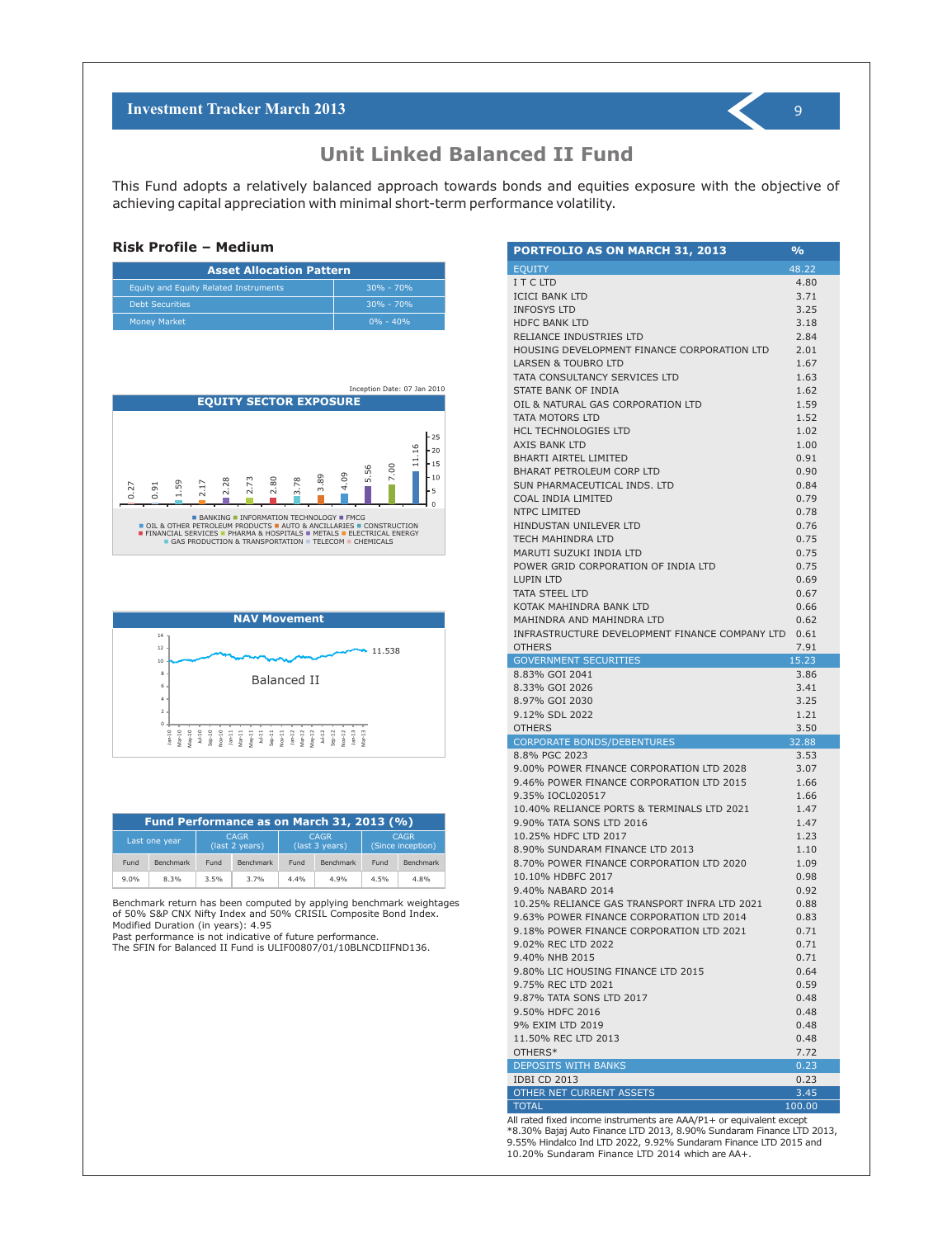This Fund adopts a relatively balanced approach towards bonds and equities exposure with the objective of achieving capital appreciation with minimal short-term performance volatility.

#### **Risk Profile – Medium**

| <b>Asset Allocation Pattern</b>       |               |  |  |  |  |  |
|---------------------------------------|---------------|--|--|--|--|--|
| Equity and Equity Related Instruments | $30\% - 70\%$ |  |  |  |  |  |
| <b>Debt Securities</b>                | $30\% - 70\%$ |  |  |  |  |  |
| <b>Money Market</b>                   | $0\% - 40\%$  |  |  |  |  |  |





| Fund Performance as on March 31, 2013 (%) |                  |         |                     |                               |           |  |  |
|-------------------------------------------|------------------|---------|---------------------|-------------------------------|-----------|--|--|
|                                           | Last one year    |         | CAGR (last 2 years) | <b>CAGR</b> (Since inception) |           |  |  |
| Fund                                      | <b>Benchmark</b> | Fund    | Benchmark           | Fund                          | Benchmark |  |  |
| 8.6%                                      | 8.3%             | $3.1\%$ | 3.7%                | 1.7%                          | 3.7%      |  |  |

Benchmark return has been computed by applying benchmark weightages of 50% S&P CNX Nifty Index and 50% CRISIL Composite Bond Index. Modified Duration (in years): 4.65

Past performance is not indicative of future performance.

The SFIN for Balanced Plus Fund is ULIF01013/09/10BLNCDPLFND136.

| <b>PORTFOLIO AS ON MARCH 31, 2013</b>                            | $\frac{0}{0}$ |
|------------------------------------------------------------------|---------------|
| <b>EQUITY</b>                                                    | 47.87         |
| I T C LTD                                                        | 4.74          |
| <b>ICICI BANK LTD</b>                                            | 3.69          |
| <b>INFOSYS LTD</b>                                               | 3.23          |
| <b>HDFC BANK LTD</b>                                             | 3.16          |
| RELIANCE INDUSTRIES LTD                                          | 2.82          |
| HOUSING DEVELOPMENT FINANCE CORPORATION LTD                      | 2.00          |
| <b>LARSEN &amp; TOUBRO LTD</b>                                   | 1.65          |
| TATA CONSULTANCY SERVICES LTD                                    | 1.62          |
| STATE BANK OF INDIA                                              | 1.61          |
| OIL & NATURAL GAS CORPORATION LTD                                | 1.57          |
| TATA MOTORS LTD                                                  | 1.51          |
| <b>HCL TECHNOLOGIES LTD</b>                                      | 1.01          |
| AXIS BANK LTD                                                    | 0.99          |
| <b>BHARTI AIRTEL LIMITED</b>                                     | 0.90          |
| <b>BHARAT PETROLEUM CORP LTD</b><br>SUN PHARMACEUTICAL INDS. LTD | 0.90<br>0.83  |
| COAL INDIA LIMITED                                               | 0.79          |
| NTPC LIMITED                                                     | 0.77          |
| HINDUSTAN UNILEVER LTD                                           | 0.76          |
| MARUTI SUZUKI INDIA LTD                                          | 0.75          |
| <b>TECH MAHINDRA LTD</b>                                         | 0.75          |
| POWER GRID CORPORATION OF INDIA LTD                              | 0.74          |
| <b>OTHERS</b>                                                    | 11.08         |
| <b>GOVERNMENT SECURITIES</b>                                     | 15.16         |
| 8.33% GOI 2026                                                   | 4.29          |
| 8.83% GOI 2041                                                   | 3.91          |
| 8.97% GOI 2030                                                   | 3.05          |
| 9.12% SDL 2022                                                   | 1.18          |
| <b>OTHERS</b>                                                    | 2.72          |
| <b>CORPORATE BONDS/DEBENTURES</b>                                | 31.23         |
| 9.00% POWER FINANCE CORPORATION LTD 2028                         | 3.13          |
| 9.40% NHB 2015                                                   | 1.73          |
| 9.46% POWER FINANCE CORPORATION LTD 2015                         | 1.39          |
| 9.02% REC LTD 2022<br>9.35% IOCL020517                           | 1.39<br>1.38  |
| 8.8% PGC 2023                                                    | 1.21          |
| 9.56% LIC HOUSING FINANCE LTD 2017                               | 1.17          |
| 10.40% RELIANCE PORTS & TERMINALS LTD 2021                       | 1.17          |
| 9.25% REC LTD 2017                                               | 1.16          |
| 9.63% POWER FINANCE CORPORATION LTD 2014                         | 1.16          |
| 8.30% BAJAJ AUTO FINANCE LTD 2013                                | 1.14          |
| 9.40% NABARD 2014                                                | 1.01          |
| 10.10% HDBFC 2017                                                | 0.95          |
| 7.50% LIC HOUSING FINANCE LTD 2013                               | 0.93          |
| 9.62% LIC HOUSING FINANCE LTD 2015                               | 0.88          |
| 9.75% REC LTD 2021                                               | 0.84          |
| 9.28% REC LTD 2017                                               | 0.81          |
| 10.25% RELIANCE GAS TRANSPORT INFRA LTD 2021                     | 0.74          |
| 10.25% HDFC LTD 2017                                             | 0.72          |
| 9.87% TATA SONS LTD 2017                                         | 0.71          |
| 9.90% TATA SONS LTD 2016                                         | 0.70          |
| 9.15% EXIM LTD 2022                                              | 0.70          |
| 8.20% NHB 2013                                                   | 0.66          |
| OTHERS*                                                          | 5.56          |
| <b>DEPOSITS WITH BANKS</b>                                       | 0.23          |
| <b>IDBI CD 2013</b><br>OTHER NET CURRENT ASSETS                  | 0.23<br>5.51  |
| <b>TOTAL</b>                                                     | 100.0         |
|                                                                  |               |

All rated fixed income instruments are AAA/P1+ or equivalent except \*8.30% Bajaj Auto Finance LTD 2013, 8.90% Sundaram Finance LTD 2013, 9.55% Hindalco Ind LTD 2022 and 9.92% Sundaram Finance LTD 2015 which are AA+.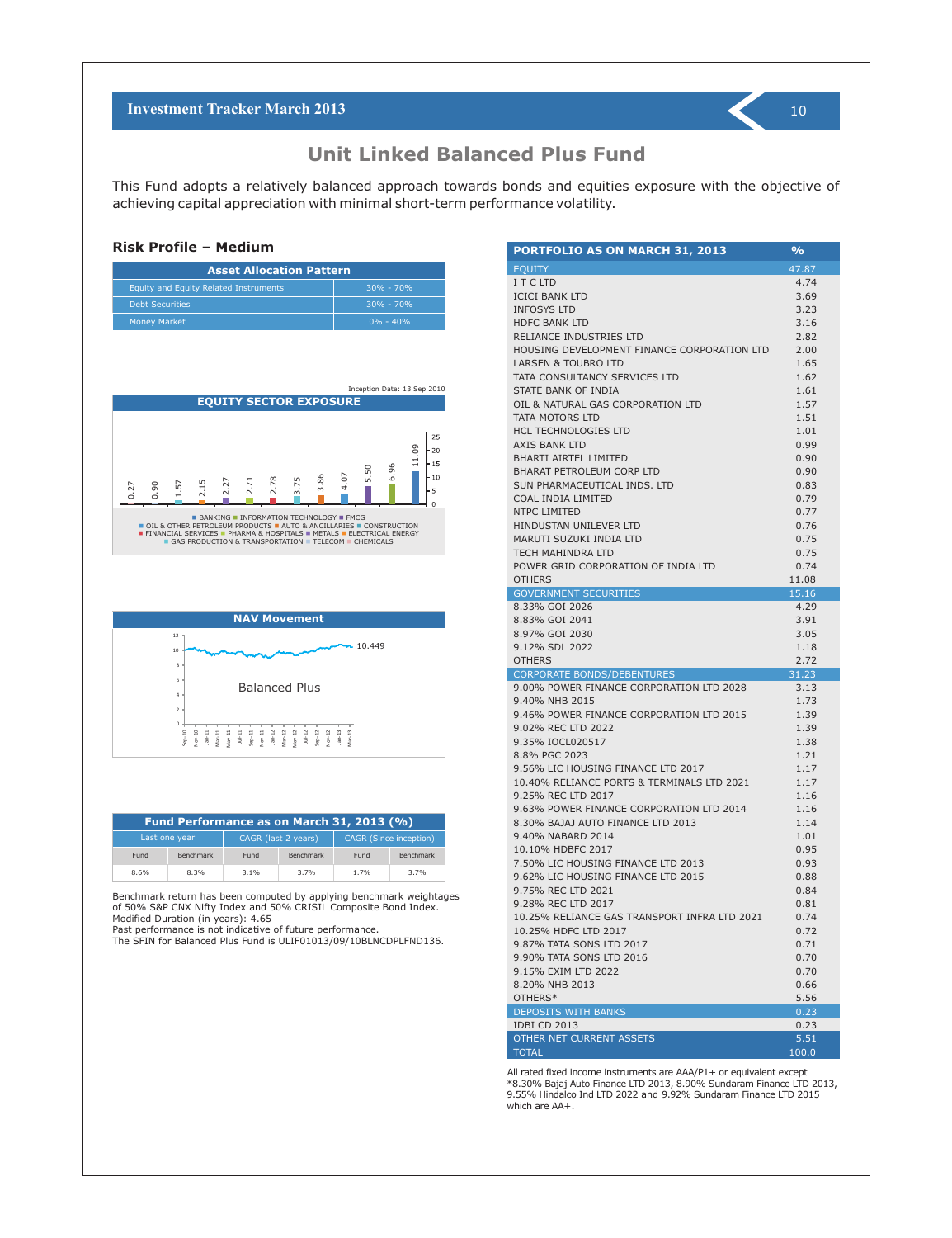### **Unit Linked Debt Fund**

This Fund invests in a portfolio of high quality bonds and other fixed and floating rate securities issued by the Government, Government agencies and corporate issuers. To maintain liquidity, the Fund invests in the money market instruments.

#### **Risk Profile – Low to Medium**







| Fund Performance as on March 31, 2013 (%) |               |      |                               |                                                                                                                                            |                |      |                |             |                  |
|-------------------------------------------|---------------|------|-------------------------------|--------------------------------------------------------------------------------------------------------------------------------------------|----------------|------|----------------|-------------|------------------|
|                                           | Last one year |      | <b>CAGR</b><br>(last 2 years) | <b>CAGR</b><br><b>CAGR</b><br>(last 3 years)<br>$\left  \frac{1}{1} \right $ (last 4 years) $\left  \frac{1}{1} \right $ (Since inception) |                |      |                | <b>CAGR</b> |                  |
| Fund                                      | Benchmark     | Fund | <b>Benchmark</b>              |                                                                                                                                            | Fund Benchmark |      | Fund Benchmark | Fund        | <b>Benchmark</b> |
| 10.9%                                     | 9.2%          | 8.9% | 8.5%                          | 7.7%                                                                                                                                       | 7.4%           | 6.7% | 6.3%           | 9.5%        | 7.7%             |

Debt Fund benchmark is CRISIL Composite Bond Fund Index. Modified Duration (in years): 4.96

Past performance is not indicative of future performance. The SFIN for Debt Fund is ULIF00409/07/08INDEBTFUND136.

| PORTFOLIO AS ON MARCH 31, 2013               | $\frac{9}{6}$ |
|----------------------------------------------|---------------|
| <b>GOVERNMENT SECURITIES</b>                 | 24.20         |
| 8.33% GOI 2026                               | 8.60          |
| 8.83% GOI 2041                               | 8.16          |
| 8.91% SDL 2022                               | 2.13          |
| 9.12% SDL 2022                               | 1.02          |
| 8.13% GOI 2022                               | 0.91          |
| 8.26% GOI 2027                               | 0.84          |
| 8.51% SDL 2021                               | 0.78          |
| 7.59% GOI 2016                               | 0.48          |
| 8.08% GOI 2022                               | 0.45          |
| <b>OTHERS</b>                                | 0.83          |
| <b>CORPORATE BONDS/DEBENTURES</b>            | 71.01         |
| 10.40% RELIANCE PORTS & TERMINALS LTD 2021   | 5.09          |
| 9.00% POWER FINANCE CORPORATION LTD 2028     | 4.58          |
| 9.09% IRFC LTD 2026                          | 3.93          |
| 9.57% LIC HOUSING FINANCE LTD 2017           | 3.61          |
| 9.02% REC LTD 2022                           | 2.73          |
| 10.25% RELIANCE GAS TRANSPORT INFRA LTD 2021 | 2.65          |
| 0.00% HDFC LTD 2017                          | 2.54          |
| 9.50% HDFC LTD 2017                          | 2.51          |
| 9.92% SUNDARAM FINANCE 2015                  | 2.50          |
| 10.10% HDBFC 2017                            | 2.31          |
| 9.55% HINDALCO IND LTD 2022                  | 2.13          |
| 9.68% TATA SONS LTD 2017                     | 2.02          |
| 9.68% ILFS FINANCE LTD 2021                  | 1.90          |
| 8.97% TATA SONS LTD 2020                     | 1.85          |
| 9.25% REC LTD 2017                           | 1.75          |
| 9.27% POWER FINANCE CORPORATION LTD 2017     | 1.62          |
| 9.75% ILFS FINANCE LTD 2017                  | 1.52          |
| 9.28% REC LTD 2017                           | 1.50          |
| 9.90% ISECPD LTD 2014                        | 1.49          |
| 9.40% NABARD 2014                            | 1.28          |
| 9.56% LIC HOUSING FINANCE LTD 2017           | 1.26          |
| 9.50% BAJAJ FINANCE LTD 2018                 | 1.24          |
| 9.63% POWER FINANCE CORPORATION LTD 2014     | 1.12          |
| 9.40% NHB 2015                               | 1.11          |
| 9.62% LIC HOUSING FINANCE LTD 2015           | 1.05          |
| 8.68% NCRPB 2020                             | 1.00          |
| 8.79% IRFC LTD 2030                          | 0.99          |
| 8.8% PGC 2023                                | 0.88          |
| 9.30% HDFC LTD 2017                          | 0.87          |
| 9.55% HINDALCO IND LTD 2022                  | 0.85          |
| 9.50% HDFC 2016                              | 0.78          |
| 10.00% RELIANCE CAPITAL LTD 2017             | 0.77          |
| 9.45% LIC HOUSING FINANCE LTD 2022           | 0.76          |
| 9.18% POWER FINANCE CORPORATION LTD 2021     | 0.75          |
| 9% EXIM LTD 2019                             | 0.75          |
| 9.50% HDFC LTD 2017                          | 0.70          |
| 8.25% RELIANCE CAPITAL LTD 2013              | 0.69          |
| 10.35% RELIANCE CAPITAL LTD 2014             | 0.62          |
| 9.65% NABARD 2014                            | 0.59          |
| 9.80% LIC HOUSING FINANCE LTD 2015           | 0.57          |
| 9.87% TATA SONS LTD 2017                     | 0.51          |
| 9.36% POWER FINANCE CORPORATION LTD 2021     | 0.43          |
| 8.70% POWER FINANCE CORPORATION LTD 2015     | 0.42          |
| OTHERS*                                      | 2.79          |
| <b>DEPOSITS WITH BANKS</b>                   | 0.24          |
| STATE BANK OF BIKANER & JAIPUR FD 2013       | 0.24          |
| OTHER NET CURRENT ASSETS                     | 4.55          |
| <b>TOTAL</b>                                 | 100.00        |

All rated fixed income instruments are AAA/P1+ or equivalent except \*9.55% Hindalco Ind LTD 2022, 9.92% Sundaram Finance LTD 2015 and 10% Sundaram Finance LTD 2017 which are AA+.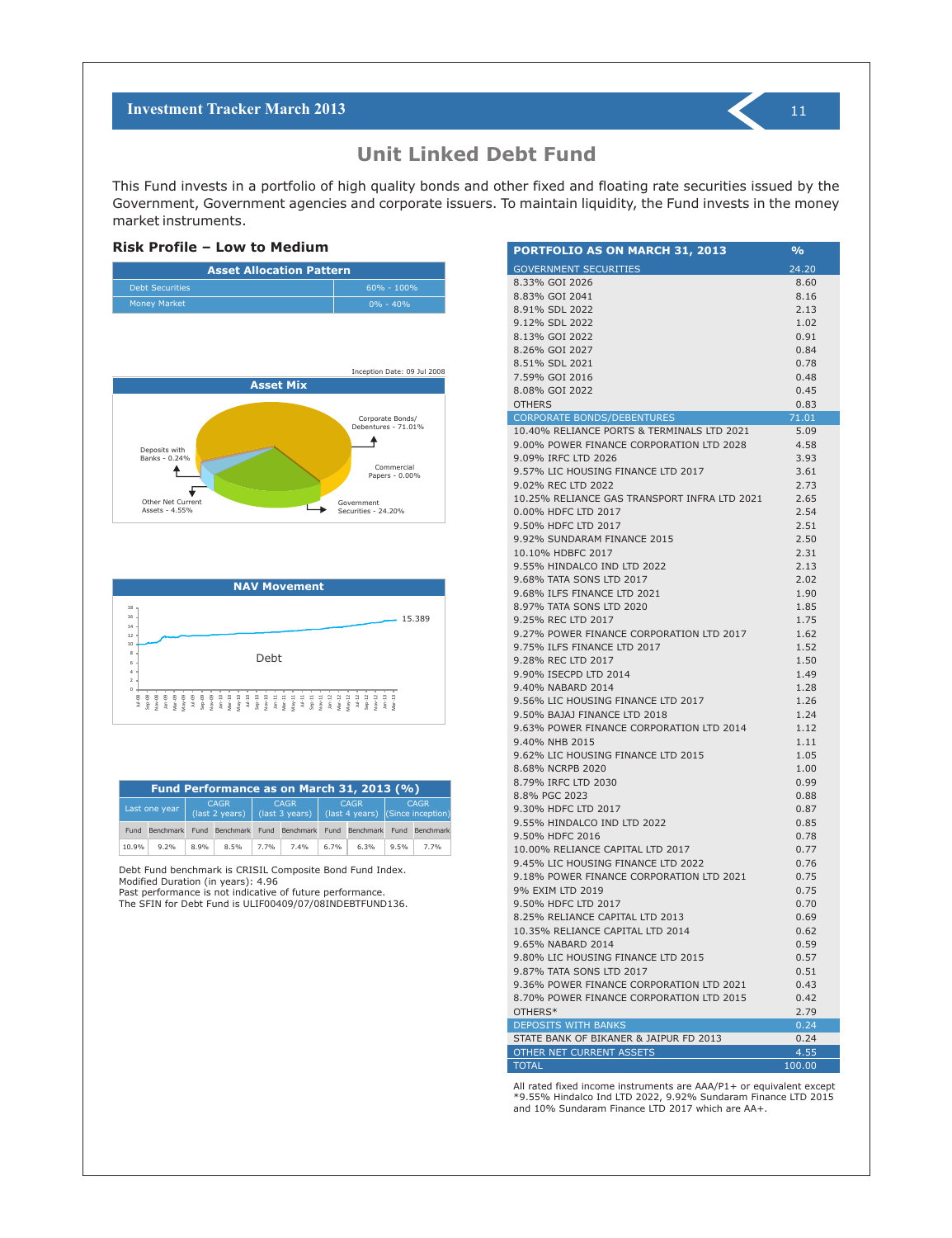**Unit Linked Debt Plus Fund**

This Fund invests in a portfolio of high quality bonds and other fixed and floating rate securities issued by the Government, Government agencies and corporate issuers. To maintain liquidity, the Fund invests in the money market instruments.

#### **Risk Profile – Low to Medium**







| Fund Performance as on March 31, 2013 (%) |                                      |      |                  |                               |           |  |  |
|-------------------------------------------|--------------------------------------|------|------------------|-------------------------------|-----------|--|--|
|                                           | CAGR (last 2 years)<br>Last one year |      |                  | <b>CAGR (Since inception)</b> |           |  |  |
| Fund                                      | Benchmark                            | Fund | <b>Benchmark</b> | Fund                          | Benchmark |  |  |
| 10.7%                                     | 9.2%                                 | 8.6% | 8.5%             | 7.9%                          | 7.8%      |  |  |

Debt Fund benchmark is CRISIL Composite Bond Fund Index. Modified Duration (in years): 4.97

Past performance is not indicative of future performance.

The SFIN for Debt Plus Fund is ULIF01115/09/10DEBTPLFUND136.

| PORTFOLIO AS ON MARCH 31, 2013               | $\frac{9}{0}$ |
|----------------------------------------------|---------------|
| <b>GOVERNMENT SECURITIES</b>                 | 26.56         |
| 8.33% GOI 2026                               | 11.11         |
| 8.83% GOI 2041                               | 8.73          |
| 7.83% GOI OIL 2018                           | 2.21          |
| 8.91% SDL 2022                               | 1.85          |
| 9.12% SDL 2022                               | 1.10          |
| 7.59% GOI 2016                               | 1.08          |
| 8.26% GOI 2027                               | 0.20          |
| 8.51% SDL 2021                               | 0.16          |
| 8.13% GOI 2022                               | 0.07          |
| 8.53% SDL 2020                               | 0.04          |
| CORPORATE BONDS/DEBENTURES                   | 62.67         |
| 9.57% LIC HOUSING FINANCE LTD 2017           | 6.21          |
| 10.40% RELIANCE PORTS & TERMINALS LTD 2021   | 5.07          |
| 9.09% IRFC LTD 2026                          | 4.39          |
| 9.02% REC LTD 2022                           | 4.29          |
| 9.00% POWER FINANCE CORPORATION LTD 2028     | 3.75          |
| 9.68% ILFS FINANCE LTD 2021                  | 2.88          |
| 10.25% RELIANCE GAS TRANSPORT INFRA LTD 2021 | 2.29          |
| 10.00% RELIANCE CAPITAL LTD 2017             | 2.22          |
| 9.68% TATA SONS LTD 2017                     | 2.18          |
| 9.50% HDFC LTD 2017                          | 2.18          |
| 9.90% ISECPD LTD 2014                        | 2.15          |
| 8.8% PGC 2023                                | 2.12          |
| 10.10% HDBFC 2017                            | 1.66          |
| 9.55% HINDALCO IND LTD 2022*                 | 1.62          |
| 9.30% HDFC LTD 2017                          | 1.62          |
| 9.27% POWER FINANCE CORPORATION LTD 2017     | 1.62          |
| 9.28% REC LTD 2017                           |               |
| 0.00% HDFC LTD 2017                          | 1.62<br>1.22  |
| 9.75% ILFS FINANCE LTD 2017                  |               |
|                                              | 1.10          |
| 9.50% HDFC LTD 2017                          | 1.09          |
| 9.92% SUNDARAM FINANCE 2015*                 | 1.08          |
| 9.25% REC LTD 2017                           | 1.08          |
| 9.50% BAJAJ FINANCE LTD 2018                 | 1.08          |
| 8.79% IRFC LTD 2030                          | 1.07          |
| 8.97% TATA SONS LTD 2020                     | 1.07          |
| 9.18% POWER FINANCE CORPORATION LTD 2021     | 0.76          |
| 10.90% REC LTD 2013                          | 0.75          |
| 9.55% HINDALCO IND LTD 2022                  | 0.65          |
| 9.40% NABARD 2014                            | 0.64          |
| 9.45% LIC HOUSING FINANCE LTD 2022           | 0.55          |
| 8.46% IRFC LTD 2014                          | 0.53          |
| 9.50% HDFC 2016                              | 0.43          |
| 8.90% SUNDARAM FINANCE LTD 2013*             | 0.32          |
| 9.70% HDFC LTD 2016                          | 0.22          |
| 10.35% RELIANCE CAPITAL LTD 2014             | 0.22          |
| 8.70% POWER FINANCE CORPORATION LTD 2015     | 0.21          |
| 9.61% POWER FINANCE CORPORATION LTD 2021     | 0.11          |
| 9.90% TATA SONS LTD 2016                     | 0.11          |
| 9% EXIM LTD 2019                             | 0.11          |
| 10.35% RELIANCE CAPITAL LTD 2014             | 0.11          |
| 9.25% HDFC LTD 2013                          | 0.11          |
| 8.25% RELIANCE CAPITAL LTD 2013              | 0.11          |
| 7.50% LIC HOUSING FINANCE LTD 2013           | 0.11          |
| <b>DEPOSITS WITH BANKS</b>                   | 2.04          |
| <b>IDBI CD 2013</b>                          | 2.04          |
| OTHER NET CURRENT ASSETS                     | 8.73          |
| <b>TOTAL</b>                                 | 100.00        |

All rated fixed income instruments are AAA/P1+ or equivalent except \*8.90% Sundaram Finance LTD 2013, 9.55% Hindalco Ind LTD 2022 and 9.92% Sundaram Finance LTD 2015 which are AA+.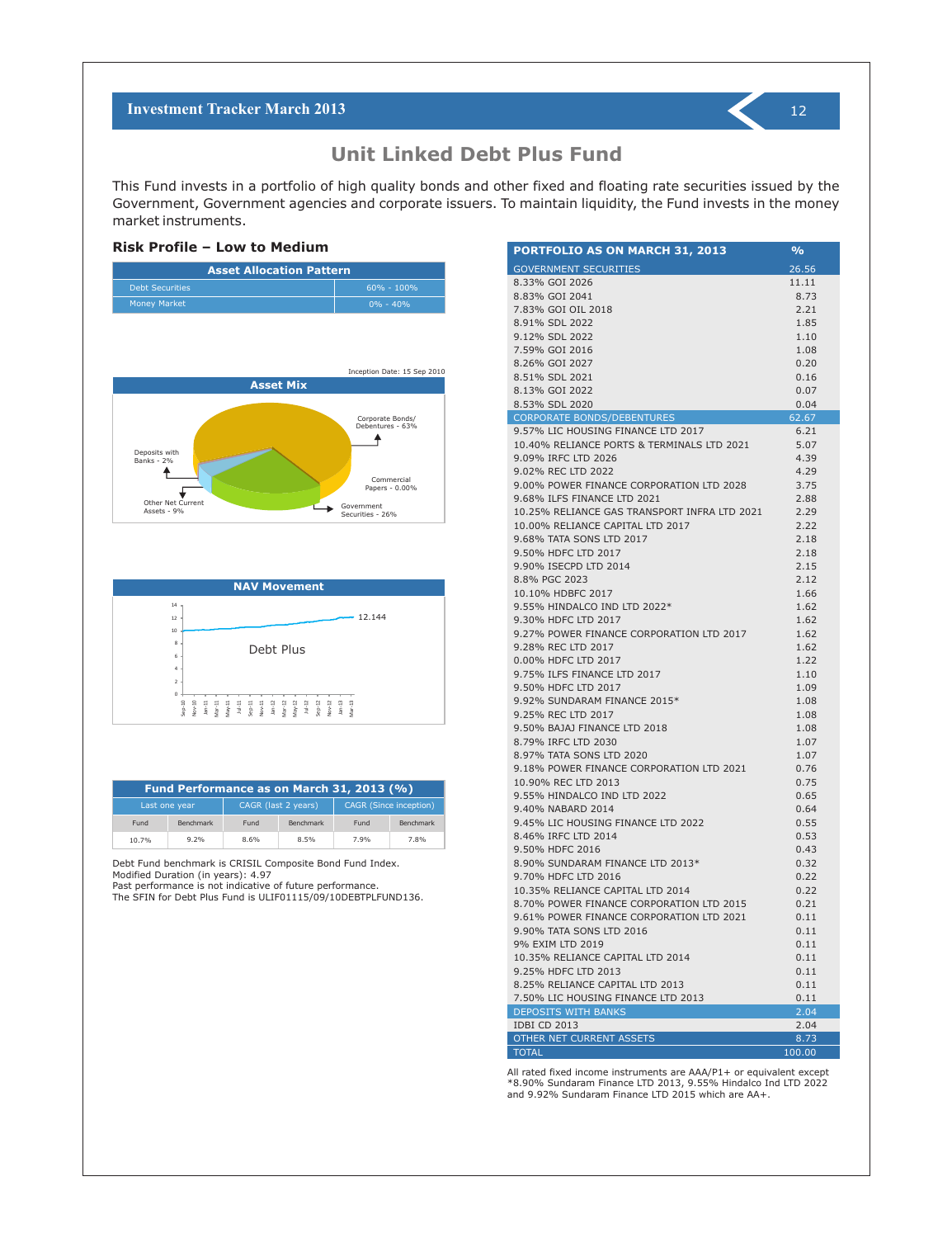This Fund primarily invests in a portfolio constituted of money market and high quality debt securities.

#### **Risk Profile – Low**

| <b>Asset Allocation Pattern</b> |                |  |  |  |
|---------------------------------|----------------|--|--|--|
| <b>Debt Securities</b>          | $0\% - 60\%$   |  |  |  |
| <b>Money Market</b>             | $40\% - 100\%$ |  |  |  |





| Fund Performance as on March 31, 2013 (%) |                  |      |                                             |      |                               |                                                 |                |      |                  |  |
|-------------------------------------------|------------------|------|---------------------------------------------|------|-------------------------------|-------------------------------------------------|----------------|------|------------------|--|
|                                           | Last one year    |      | <b>CAGR</b><br>$\frac{1}{1}$ (last 2 years) |      | <b>CAGR</b><br>(last 3 years) | <b>CAGR</b><br>(last 4 years) (Since inception) |                |      | <b>CAGR</b>      |  |
| Fund                                      | <b>Benchmark</b> |      | Fund Benchmark                              |      | Fund Benchmark                |                                                 | Fund Benchmark | Fund | <b>Benchmark</b> |  |
| 9.1%                                      | 8.2%             | 8.9% | 8.3%                                        | 8.0% | 7.7%                          | 7.5%                                            | 6.5%           | 7.8% | 7.0%             |  |

Liquid Fund benchmark is CRISIL Liquid Fund Index.

Modified Duration (in years): 0.72

Past performance is not indicative of future performance. The SFIN for Liquid Fund is ULIF00514/07/08LIQUIDFUND136.

| <b>PORTFOLIO AS ON MARCH 31, 2013</b> | O <sub>0</sub> |
|---------------------------------------|----------------|
| <b>DEPOSITS WITH BANKS</b>            | 86.16          |
| KOTAK MAHINDRA BANK FD 2014           | 7.88           |
| BANK OF INDIA FD 2014                 | 7.88           |
| AXIS BANK LTD FD 2013                 | 6.56           |
| ALLAHABAD BANK FD 2014                | 6.56           |
| UCO BANK FD 2013                      | 6.56           |
| <b>IDBI BANK ITD FD 2013</b>          | 5.30           |
| ANDHRA BANK LTD FD 2014               | 5.25           |
| <b>CORPORATION BANK FD 2014</b>       | 5.25           |
| <b>ICICI BANK CD 2013</b>             | 5.06           |
| STATE BANK OF PATIALA ED 2014         | 4.96           |
| ORIENTAL BANK OF COMMERCE ED 2013     | 4.34           |
| ANDHRA BANK LTD FD 2015               | 2.65           |
| STATE BANK OF HYDERABAD FD 2014       | 2.63           |
| <b>CORPORATION BANK FD 2013</b>       | 2.63           |
| HDFC BANK ITD FD 2013                 | 2.60           |
| YES BANK LTD FD 2014                  | 2.60           |
| PUNJAB & SIND BANK FD 2014            | 2.60           |
| <b>IDBI BANK LTD FD 2014</b>          | 2.49           |
| UCO BANK FD 2014                      | 1.31           |
| STATE BANK OF TRAVANCORE FD 2013      | 1.04           |
| <b>COMMERCIAL PAPERS</b>              | 6.49           |
| RELIANCE CAPITAL LTD CP 2013          | 6.49           |
| <b>OTHER NET CURRENT ASSETS</b>       | 7.35           |
| <b>TOTAL</b>                          | 100.00         |

All rated fixed income instruments are AAA/P1+ or equivalent.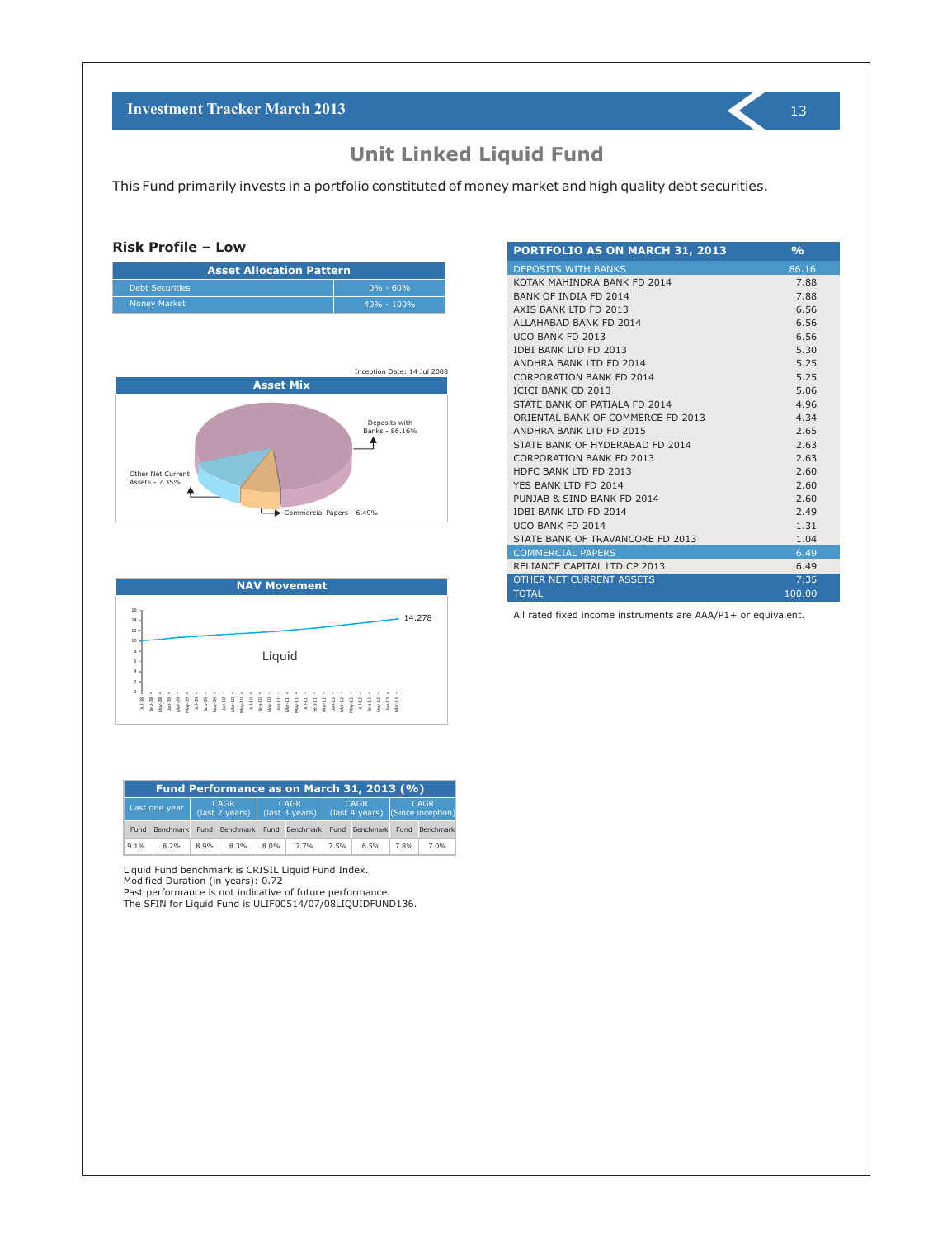### **Unit Linked NAV Guarantee Fund**

This Fund aims to generate long-term capital appreciation from active management of a portfolio of equity and fixed income securities. The allocation between equity and debt is dynamically managed, depending on the prevalent market conditions to safeguard capital appreciation. The use of derivatives is as per approval by IRDA.

| <b>Asset Allocation Pattern</b> |               |  |  |  |
|---------------------------------|---------------|--|--|--|
| Equity                          | $0\% - 100\%$ |  |  |  |
| <b>Debt Securities</b>          | $0\% - 100\%$ |  |  |  |
| <b>Money Market</b>             | $0\% - 100\%$ |  |  |  |



Inception Date: 15 Apr 2011





| <b>PORTFOLIO AS ON MARCH 31, 2013</b>          | %      |
|------------------------------------------------|--------|
| <b>EQUITY</b>                                  | 59.71  |
| I T C LTD                                      | 6.24   |
| <b>ICICI BANK LTD</b>                          | 4.64   |
| <b>HDFC BANK LTD</b>                           | 4.28   |
| <b>INFOSYS LTD</b>                             | 3.83   |
| RELIANCE INDUSTRIES LTD                        | 3.46   |
| HOUSING DEVELOPMENT FINANCE CORPORATION LTD    | 2.41   |
| LARSEN & TOUBRO LTD                            | 2.20   |
| OIL & NATURAL GAS CORPORATION LTD              | 2.08   |
| TATA CONSULTANCY SERVICES LTD                  | 2.05   |
| STATE BANK OF INDIA                            | 1.95   |
| TATA MOTORS LTD                                | 1.84   |
| HINDUSTAN UNILEVER LTD                         | 1.67   |
| <b>HCL TECHNOLOGIES LTD</b>                    | 1.58   |
| MAHINDRA AND MAHINDRA LTD                      | 1.39   |
| AXIS BANK LTD                                  | 1.32   |
| <b>BHARTI AIRTEL LIMITED</b>                   | 1.14   |
| SUN PHARMACEUTICAL INDS. LTD                   | 1.12   |
| LUPIN LTD                                      | 1.06   |
| POWER GRID CORPORATION OF INDIA LTD            | 0.93   |
| INFRASTRUCTURE DEVELOPMENT FINANCE COMPANY LTD | 0.89   |
| KOTAK MAHINDRA BANK LTD                        | 0.87   |
| <b>NTPC LIMITED</b>                            | 0.85   |
| <b>TATA STEEL LTD</b>                          | 0.83   |
| <b>BAJAJ AUTO LTD</b>                          | 0.70   |
| MARUTI SUZUKI INDIA LTD                        | 0.69   |
| BHARAT PETROLEUM CORP LTD                      | 0.67   |
| COAL INDIA LIMITED                             | 0.63   |
| HINDALCO INDUSTRIES LTD                        | 0.56   |
| JAI PRAKASH ASSOCIATES LIMITED                 | 0.52   |
| TATA POWER COMPANY LTD                         | 0.50   |
| DLF LIMITED                                    | 0.46   |
| <b>AMBUJA CEMENTS LTD</b>                      | 0.45   |
| CMC LTD                                        | 0.45   |
| JINDAL STEEL & POWER LTD                       | 0.45   |
| <b>GLENMARK PHARMACEUTICALS LTD</b>            | 0.43   |
| INDUSIND BANK LIMITED                          | 0.42   |
| <b>GRASIM INDUSTRIES LIMITED</b>               | 0.42   |
| <b>YES BANK LTD</b>                            | 0.37   |
| CIPLA LIMITED                                  | 0.36   |
| <b>GODREJ CONSUMER PRODUCTS LTD</b>            | 0.35   |
| <b>TECH MAHINDRA LTD</b>                       | 0.34   |
| ASIAN PAINTS LTD                               | 0.34   |
| <b>HINDUSTAN ZINC LTD</b>                      | 0.29   |
| NMDC LIMITED                                   | 0.29   |
| <b>BOSCH LIMITED</b>                           | 0.28   |
| CAIRN INDIA LTD                                | 0.27   |
| I R B INFRASTRUCTURE DEVELOPERS LTD            | 0.25   |
| I L & F S TRANSPORTATION NETWORKS LIMITED      | 0.25   |
| MULTI COMMODITY EXCHANGE OF INDIA LIMITED      | 0.21   |
| RANBAXY LABORATORIES LTD                       | 0.13   |
| <b>GOVERNMENT SECURITIES</b>                   | 34.74  |
| 7.80% GOI OIL 2021                             | 34.74  |
| OTHER NET CURRENT ASSETS                       | 5.55   |
| <b>TOTAL</b>                                   | 100.00 |

All rated fixed income instruments are AAA/P1+ or equivalent. Past performance is not indicative of future performance. Modified Duration (in years): 5.05 The SFIN for NAV Guarantee Fund Series 1 is ULIF01215/04/11NAVGFUNDSI136.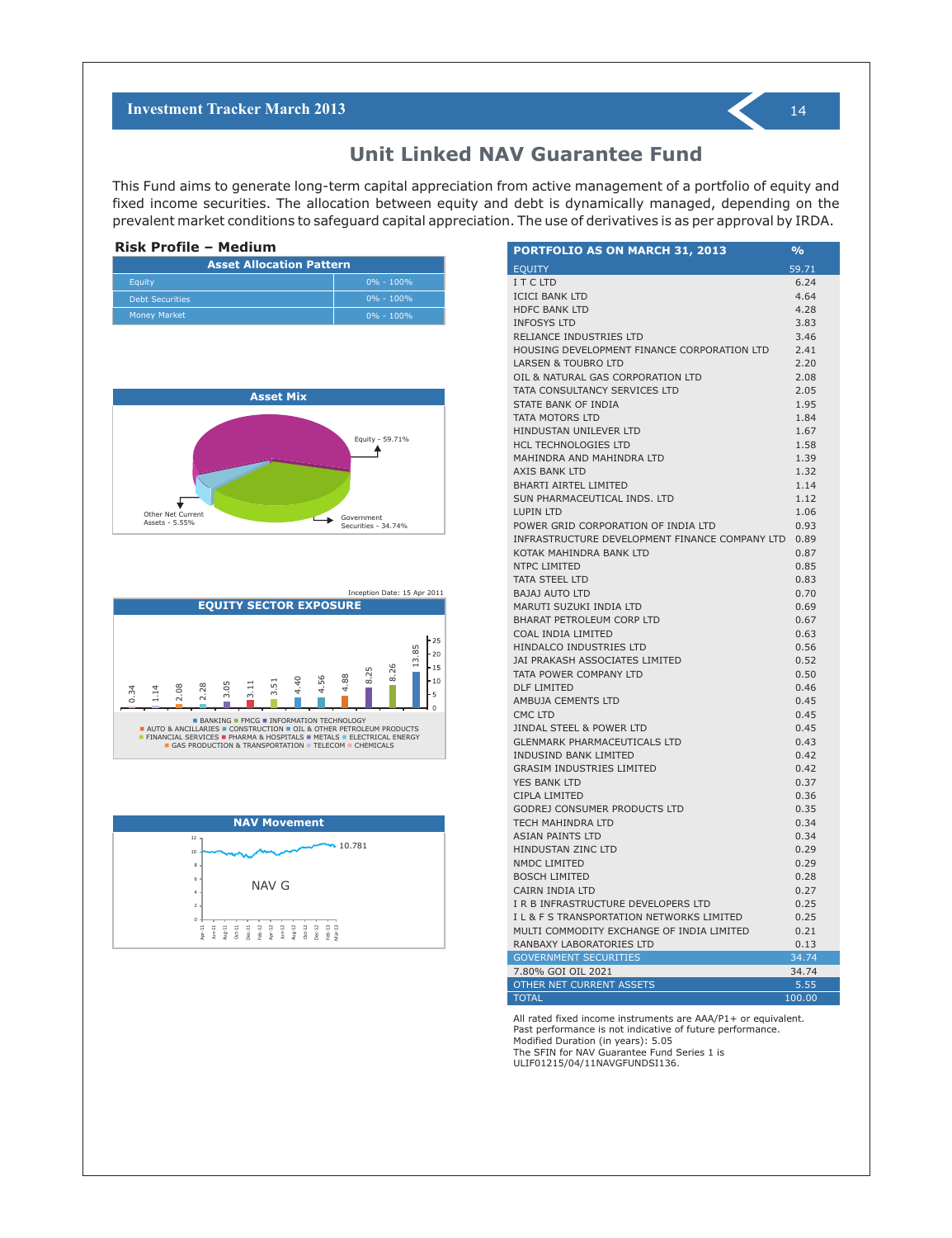#### **Disclosures:**

- The various funds offered are the names of the funds and do not, in any way indicate the quality of these funds, their future prospects and returns
- Unit Linked Life Insurance products are different from traditional insurance products and are subject to risk factors
- Unit Linked Funds are subject to market risks and there is no assurance or guarantee that the objective of the investment fund will be achieved
- Past performance of the investment funds do not indicate the future performance of the same. Investors in the Scheme are not being offered any guaranteed/assured results
- $\bullet$  The Linked Insurance Products do not offer any liquidity during the first five years of the contract. The policyholder will not be able to surrender/withdraw the monies invested in Linked Insurance Products completely or partially till the end of the fifth period
- The premiums paid in Unit Linked Life Insurance policies are subject to investment risk associated with capital markets. The NAVs of the units may go up or down based on the performance of the fund and factors influencing the capital market and the insured is responsible for his/her decisions
- The investment risk in investment portfolio is borne by the policyholder
- Please know the associated risks and the applicable charges, from your sales representative or the intermediary or policy document or the insurer
- For more details on risk factors, terms and conditions, please read the sales brochure carefully before concluding a sale
- Insurance is the subject matter of the solicitation
- . The SFIN (Segregated Fund Index Number) for Equity Fund is ULIF00116/06/08EQUITYFUND136, Equity II Fund is ULIF00607/01/10EQUTYIIFND136, Growth Fund is ULIF00216/06/08GROWTHFUND136, Growth II Fund is ULIF00707/01/10GROWTIIFND136, Growth Plus Fund is ULIF00913/09/10GROWTPLFND136, Balanced Fund is ULIF00316/06/08BLNCEDFUND136, Balanced II Fund is ULIF00807/01/10BLNCDIIFND136, Balanced Plus Fund is ULIF01013/09/10BLNCDPLFND136, Debt Fund is ULIF00409/07/08INDEBTFUND136, Debt Plus Fund is ULIF01115/09/10DEBTPLFUND136, Liquid Fund is ULIF00514/07/08LIQUIDFUND136 and NAV Guarantee Fund Series 1 is ULIF01215/04/11NAVGFUNDSI136

#### **Disclaimer:**

Benchmark indices provided by CRISIL - CRISIL indices are the sole property of CRISIL Limited (CRISIL). CRISIL indices shall not be copied, retransmitted or redistributed in any manner for any commercial use. CRISIL has taken due care and caution in computation of indices based on data obtained from sources, which it considers reliable. However, CRISIL does not guarantee the accuracy, adequacy or completeness of the indices and is not responsible for any errors or for the results obtained from the use of the indices. CRISIL especially states that it has no financial liability whatsoever to the users of CRISIL indices.



**Canara HSBC Oriental Bank Of Commerce Life Insurance Company Limited (Regn.No.136)** Unitech Trade Centre, 2nd Floor, Sushant Lok, Phase-1, Sector-43, Gurgaon-122009, Haryana, India

For enquiry, please call: **1800-103-0003/1800-180-0003** or visit us at: **www.canarahsbclife.com**

#### **NLMSCNJINVMAR13 ENG**



Sushant Lok, Phase-1, Sector-43, Gurgaon-122009, Haryana, India. For more details on risk factors, terms and conditions, please read the sales brochure carefully before concluding a sale.<br>Website: www.canarahsbclife.com. C Website: www.canarahsbclife.com. Call: 1800-103-0003/1800-180-0003 (BSNL/MTNL). SMS: 9779030003. Email: customerservice@canarahsbclife.in.